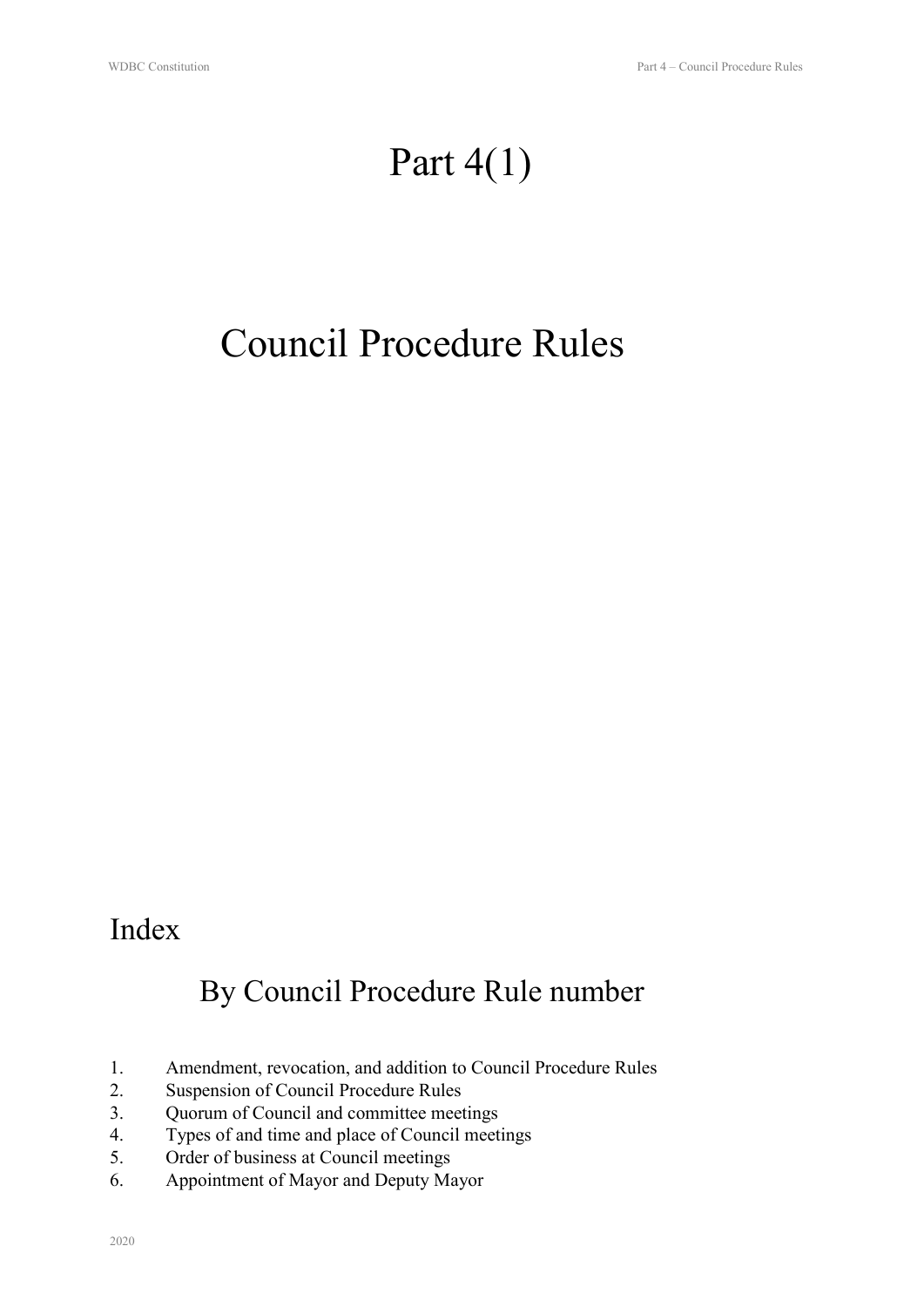- 7. Appointment of committees,
- 8. Time and place of committee meetings
- 9. Record of, and attendance at meetings
- 10. Appointment of substitute members at committee meetings
- 11. Arrangements for chairing committees
- 12. Committee agenda
- 13. Members' right to place items on committee agenda
- 14. Reference up of decisions
- 15. Motions requiring notice at Council
- 16. Motions and amendments which may be moved without notice at Council and committees (and 6 month rule)
- 17. Rules of debate at Council and committee meetings
- 18. Members' conduct and additional rules of debate at Council meetings
- 19. Voting at meetings of Council and committees
- 20. Minutes of Council and committees
- 21. Public deputations, petitions, questions at ordinary Council meetings
- 22. Prevention of disorderly conduct at Council and committee meetings
- 23. Prevention of business of objectionable nature at Council and committee meetings
- 24. Use of televised and sound recordings at Council and committees
- 25. Assistance to political groups
- 26. Seal of the Council
- 27. Attestation of documents
- 28. Papers and advice
- 29. Call-in of decisions

# Council Procedure Rule 1 Amendment, revocation and addition to Council Procedure Rules

(1) No arrangements shall be made whereby a committee or officer may exercise any power of the Council to vary revoke or add to these procedure rules.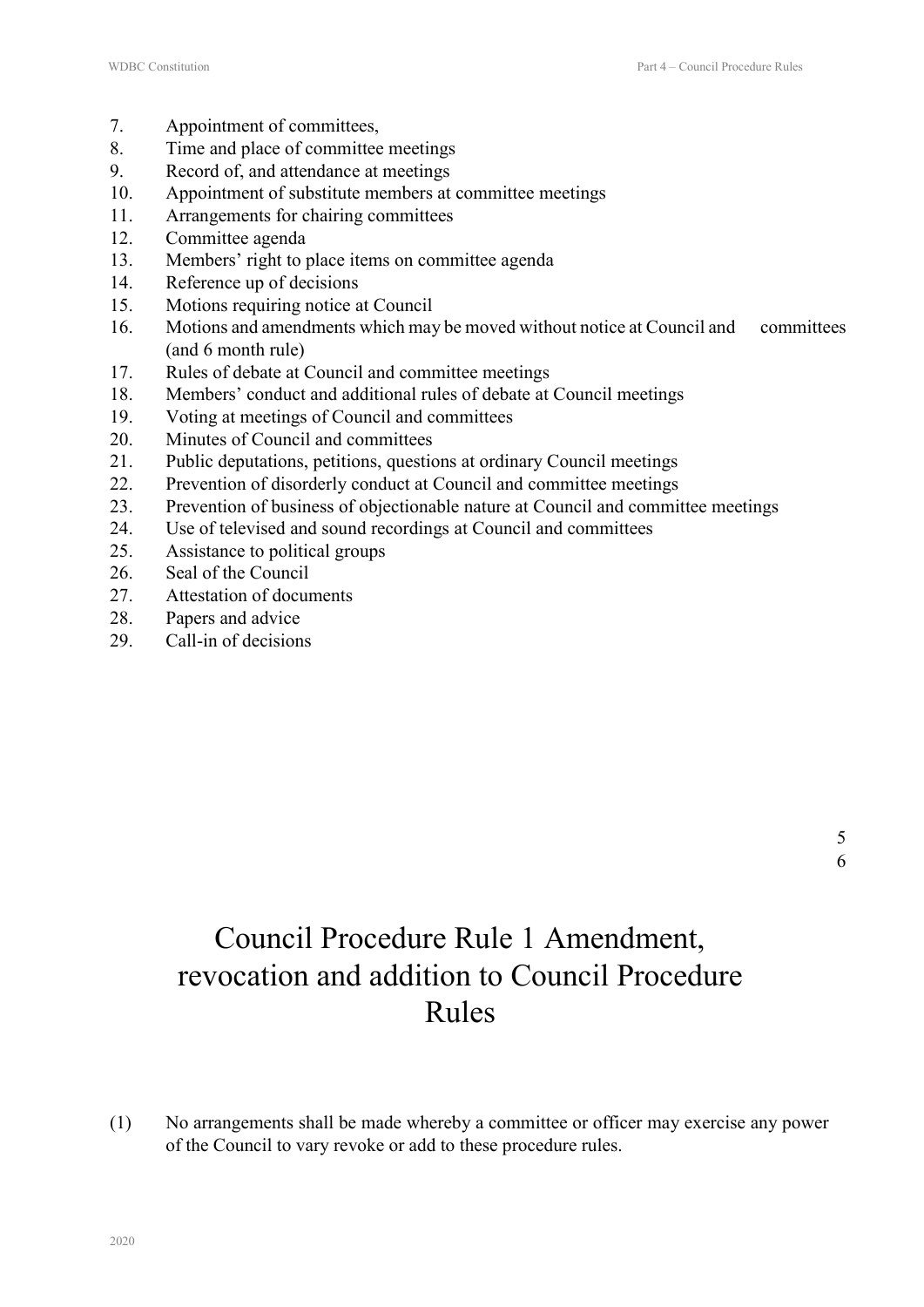(2) Except where it is in accordance with a recommendation of a committee (or Officer report to Council, any motion to amend, revoke or add to these procedure rules, when moved and seconded, shall stand adjourned without further discussion to the next ordinary meeting of the Council, and shall stand referred to such committee as the Council shall direct for report to that meeting.

Relevant statute: the 1972 Act, section 106 and schedule 12, paragraph 42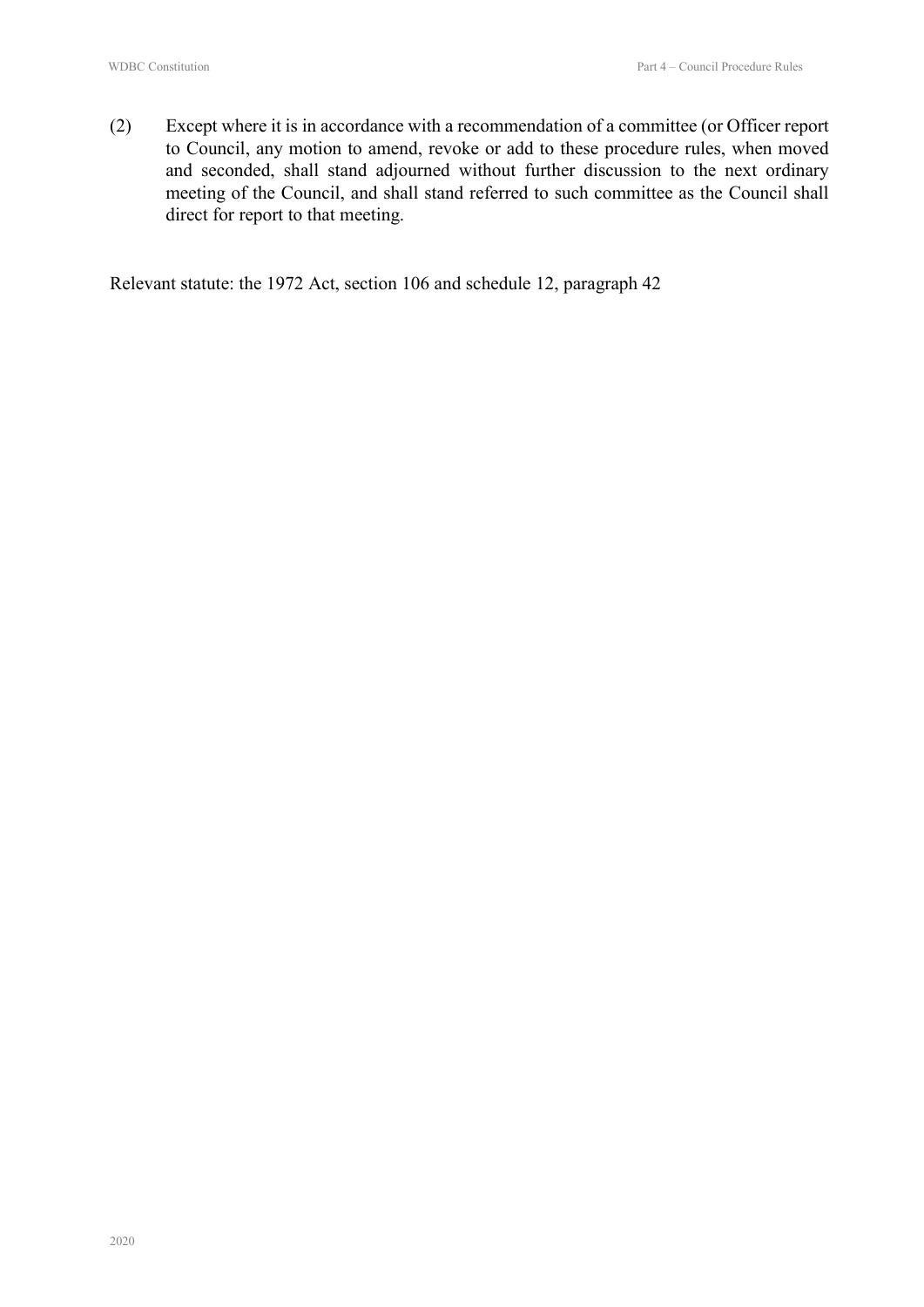### Suspension of Council Procedure Rules

- (1) This procedure rule and Council Procedure Rules 19(5) (recorded votes) 20(2) (signing of minutes) are not capable of being suspended.
- (2) a) Subject to paragraph 2 (c) of this procedure rule any of the Council Procedure Rules may be suspended so far as regards any business at the meeting at which its suspension is moved;
	- (b) The reason for the suspension shall be recorded in the minutes;
	- (c) A motion to suspend any Council Procedure Rule shall not be moved without written notice set out on the agenda unless there shall be present at least a quorum (10) of the Council.
- (3) A suspension under paragraph (2) shall have the effect that the procedure rule suspended is not in force during the period of suspension. A suspension under paragraph (2) shall last for the period specified in the resolution to suspend the procedure rule, which shall not extend beyond the next meeting of the Council; if no period is specified the suspension shall last only for the meeting at which it is adopted.
- (4) The ruling of the person presiding at any meeting as to the construction or application of any of the Council Procedure Rules shall be final.

Council Procedure Rule 17(16) deals with "debate on committee resolutions".

### Council Procedure Rule 3

### Quorum of Council and committee meetings

#### Quorum

- (1) Subject to paragraph (2) below:
- (a) the quorum of the Council shall be ten;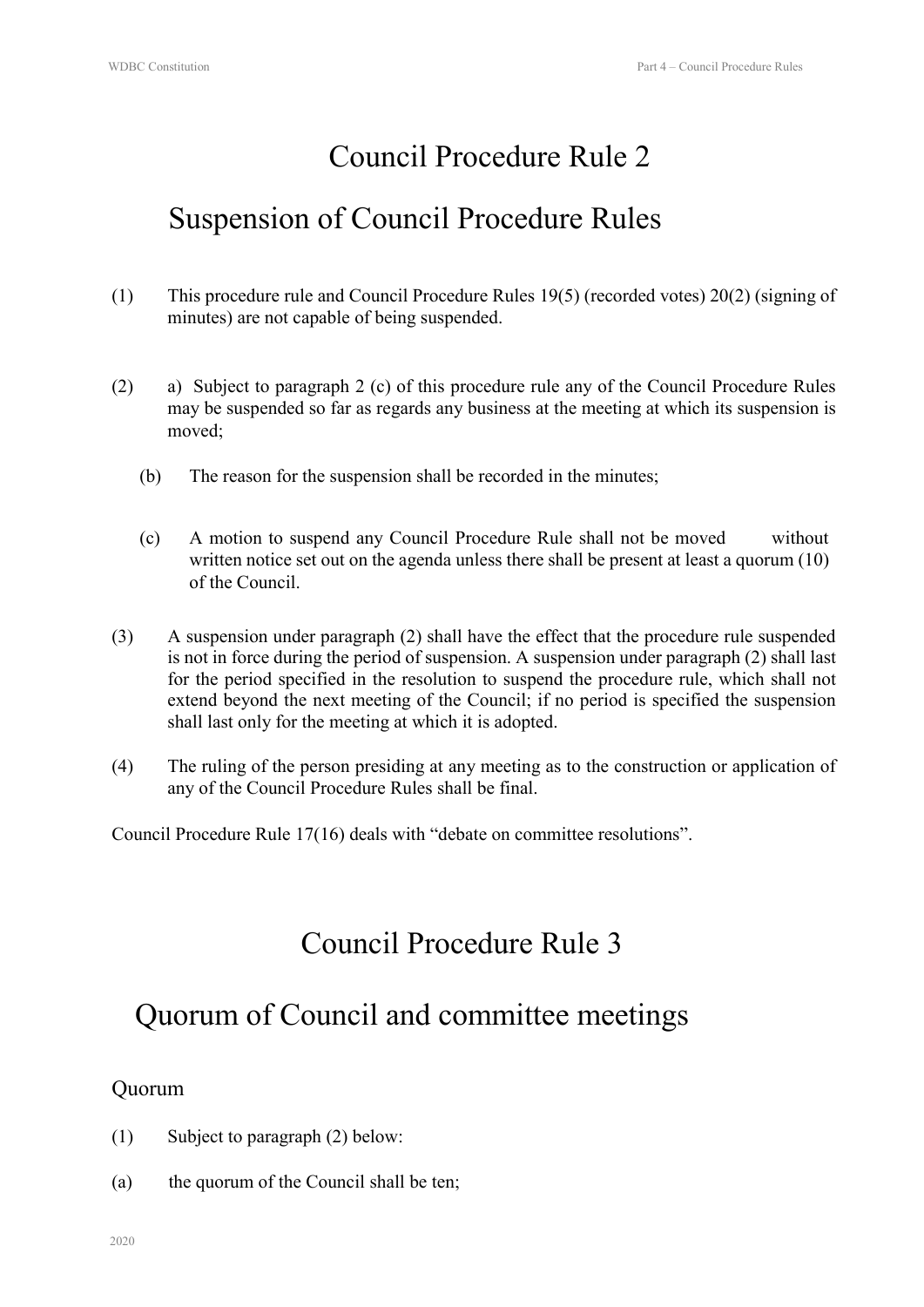- (b) the quorum for committees with a membership of between nine and twelve shall be four;
- (c) the quorum for the Audit Committee shall be three
- (d) the quorum for the Licensing sub-committees shall be three;
- (e) the quorum for a meeting of the Standards Committee and Standards sub-committee shall be three.
- (2) If, during any meeting of the Council or committee the person presiding, after counting the number of Members present, declares that there is not a quorum present, the meeting shall stand adjourned for 15 minutes or any earlier time at which the person presiding determines that the meeting is quorate.
- (3) If after 15 minutes the person presiding, after again counting the number of Members present, declares that there is still no quorum present, the meeting shall end.
- (4) Any remaining business will be considered at a time and date fixed by the person presiding. If he does not fix a date the remaining business will be considered at the next ordinary scheduled meeting.

Relevant statute: the 1972 Act schedule 12 paragraph 6 Relevant Authorities (Standards Committees) Regulations 2001

### Council Procedure Rule 4

### Types of, and time and place of Council meetings

The Council shall in every year hold:

- (1) an Annual Meeting; (in a year when there is an ordinary election of Councillors, the Annual Meeting will take place between 8 and 21 days following the retirement of the outgoing councillors. In any other year, the Annual Meeting will take place in May)
- (2) a meeting at which the council tax base for the ensuing year is determined (unless otherwise delegated to the Council Tax Setting Panel)
- (3) ordinary meetings on such days and at such hours as the Council shall determine; and
- (4) extraordinary/special Council meetings called by the Head of Paid Service on the requisition of:
	- the Council by resolution;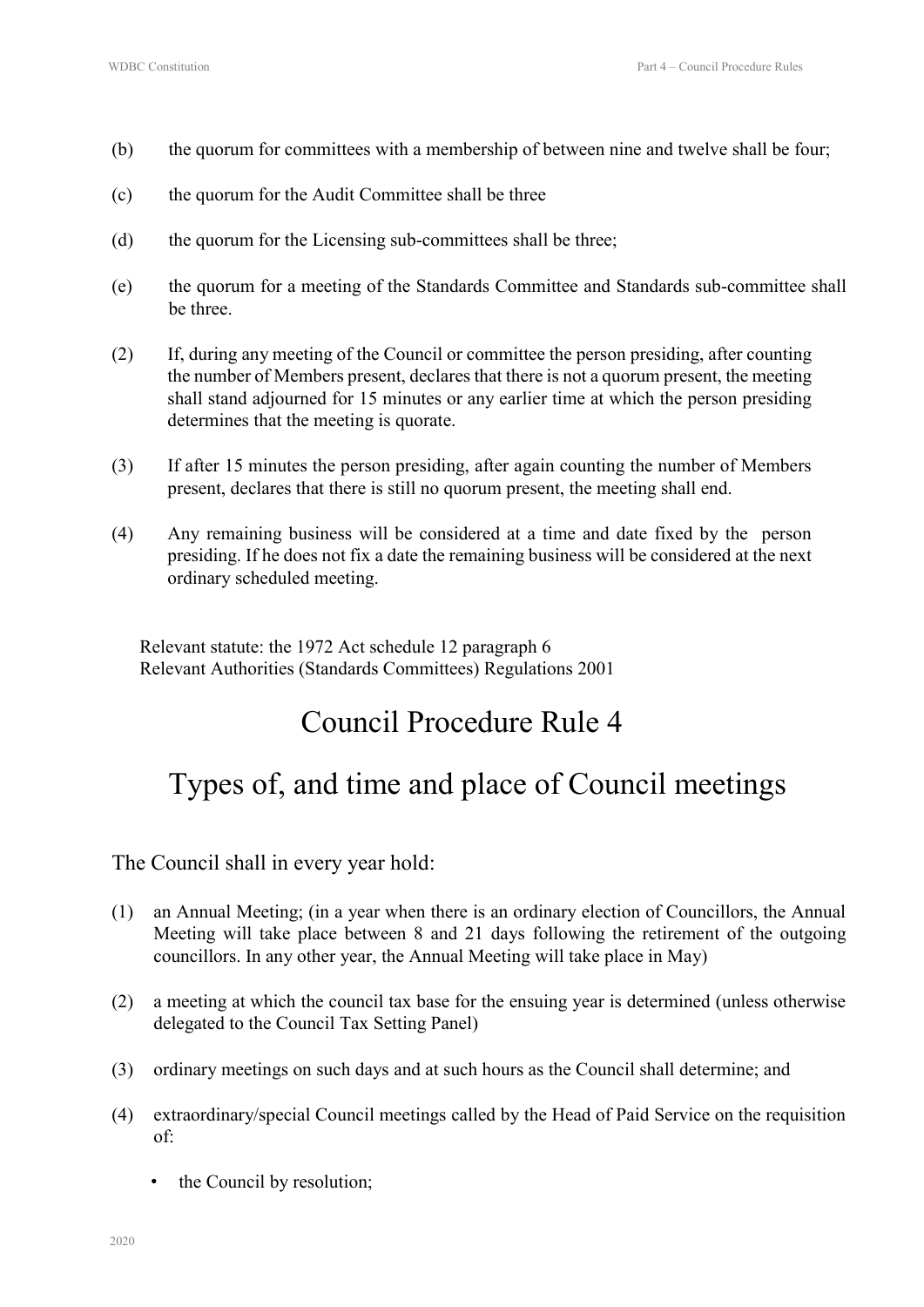- the Mayor;
- the Monitoring Officer;
- the Chief Finance Officer; or
- any five Members if they have signed a requisition presented to the Mayor and the Mayor refuses or fails to call a meeting within seven days of the presentation of the requisition.

Relevant statute: the 1972 Act, section 99 and schedule 12, paragraphs 1, 2 and 3

NB: the calling of Committee meetings is dealt with under Council Procedure Rule 8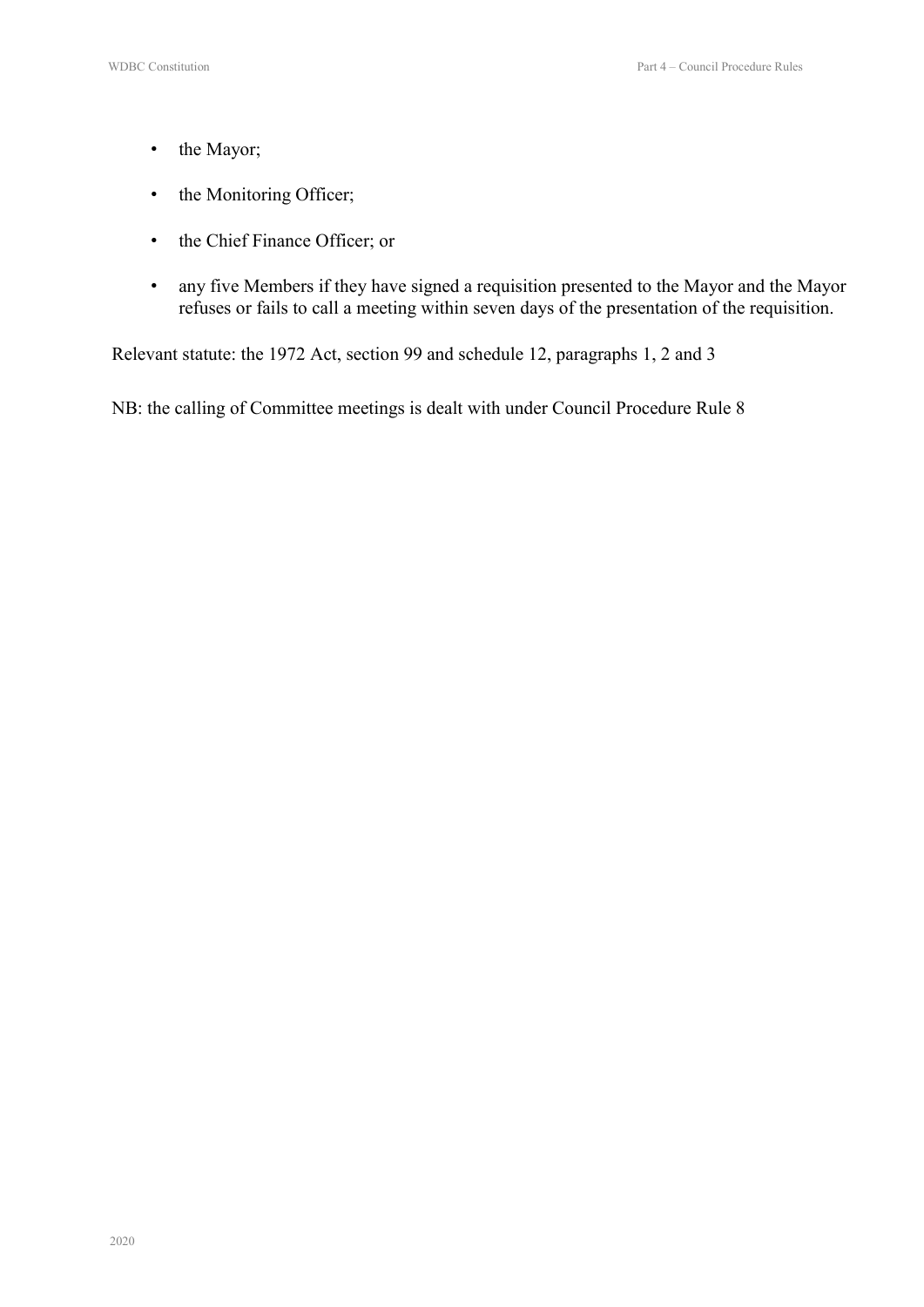### Order of business at Council meetings

- (1) All Council meetings shall be preceded by prayers.
- (2) The order of business at every meeting of the Council shall be:
	- (a) in the absence (or inability to act) of the Mayor and Deputy Mayor, to choose a Member of the Council to preside. (The person so chosen shall relinquish the chair upon the arrival of the Mayor or Deputy Mayor or on their disability ceasing). (See also Rule 6 for appointment of Mayor and Deputy Mayor);
	- (b) at the Annual Meeting, and at any other meeting which is the first after the office of Mayor shall have become vacant, to elect a Mayor.
	- (c) at the Annual Meeting, and at any other meeting which is the first after the office of Deputy Mayor shall have become vacant, to appoint a Deputy Mayor.

Unless the Council otherwise orders without dissent, the order of other business at Council meetings shall be:

- (d) to receive apologies for absence;
- (e) to receive declarations of interest;
- (f) to approve as a correct record and to sign the minutes of the last ordinary meeting of the Council and any extraordinary meeting held since;
- (g) to receive communications from the Mayor;
- (h) to receive any business required by statute to be done before any other business;
- (i) business brought forward by or with the consent of the Mayor;
- (j) at the Annual Meeting, to adopt the Constitution;
- (k) to respond to any questions submitted by the public and to receive deputations or petitions under Council Procedure Rule 21;
- (l) to consider motions of which notice has been submitted by Members of the Council in accordance with Council Procedure Rule 15 in the order in which they are recorded as having been received unless such motions: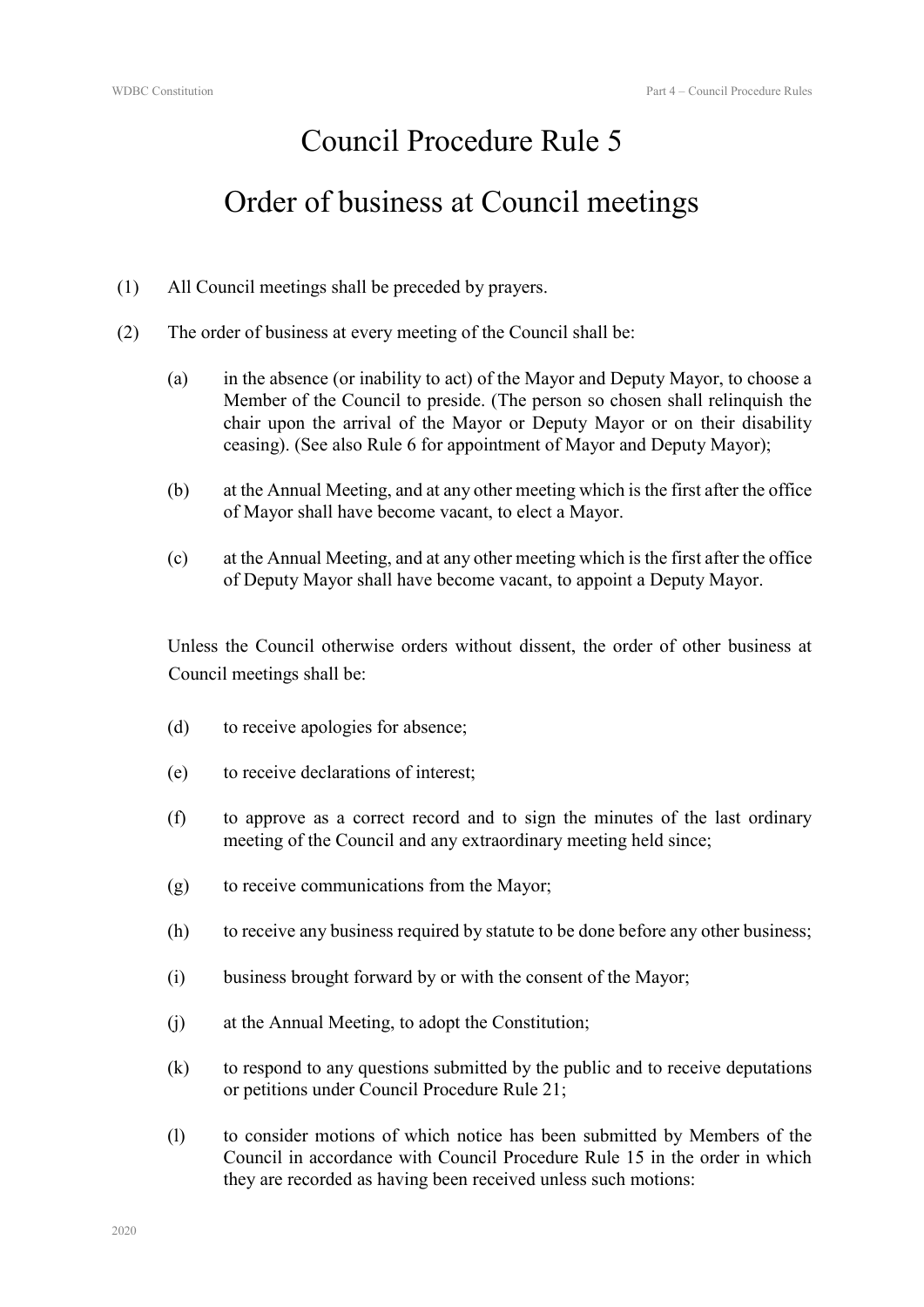- (i) are in reference to an item appearing in a committee report when they shall be considered at the time the report is considered, or
- (ii) are related to any deputation or petition received at the meeting (in accordance with Rule 21) when they shall be considered with that item if the person presiding so directs;
- (m) where the meeting has been called by Members under the provisions of schedule 12 of the 1972 Act to consider the business specified in the summons;
- (n) to consider any other business required to be done by statute not otherwise referred to in this rule;
- (o) where the meeting is the last ordinary meeting before 2 April in any year, and where the Council has not set an amount for council tax for the ensuing financial year, to consider the setting of such amount;
- (p) to receive Chairmen's replies to any questions by Members submitted under Procedure Rule 21;
- (q) to consider items of business which were on the agenda of the previous meeting of the Council and which were not disposed of or did not lapse;
- (r) to receive and consider reports, minutes and recommendations of committees and to receive questions and answers on any of those reports, (subject to Council Procedure Rule 17(16) on debate on committee resolutions);
- (s) to approve the rule on substitution of Members (Council Procedure Rule 10);
- (t) to consider any other business specified in the Summons for the meeting.

Relevant statute: the 1972 Act, sections  $4(1)$ ,  $23(1)$ ,  $100B(4)$ ; schedule 12 paragraph  $4(2)$ 

### Council Procedure Rule 6

### Appointment of Mayor and Deputy Mayor

- (1) (a) The Mayor and the Deputy Mayor of the Council shall be elected annually by the Council from among the Members.
	- (b) The Mayor shall, unless s/he resigns or becomes disqualified, continue in office until his/her successor becomes entitled to act as Mayor.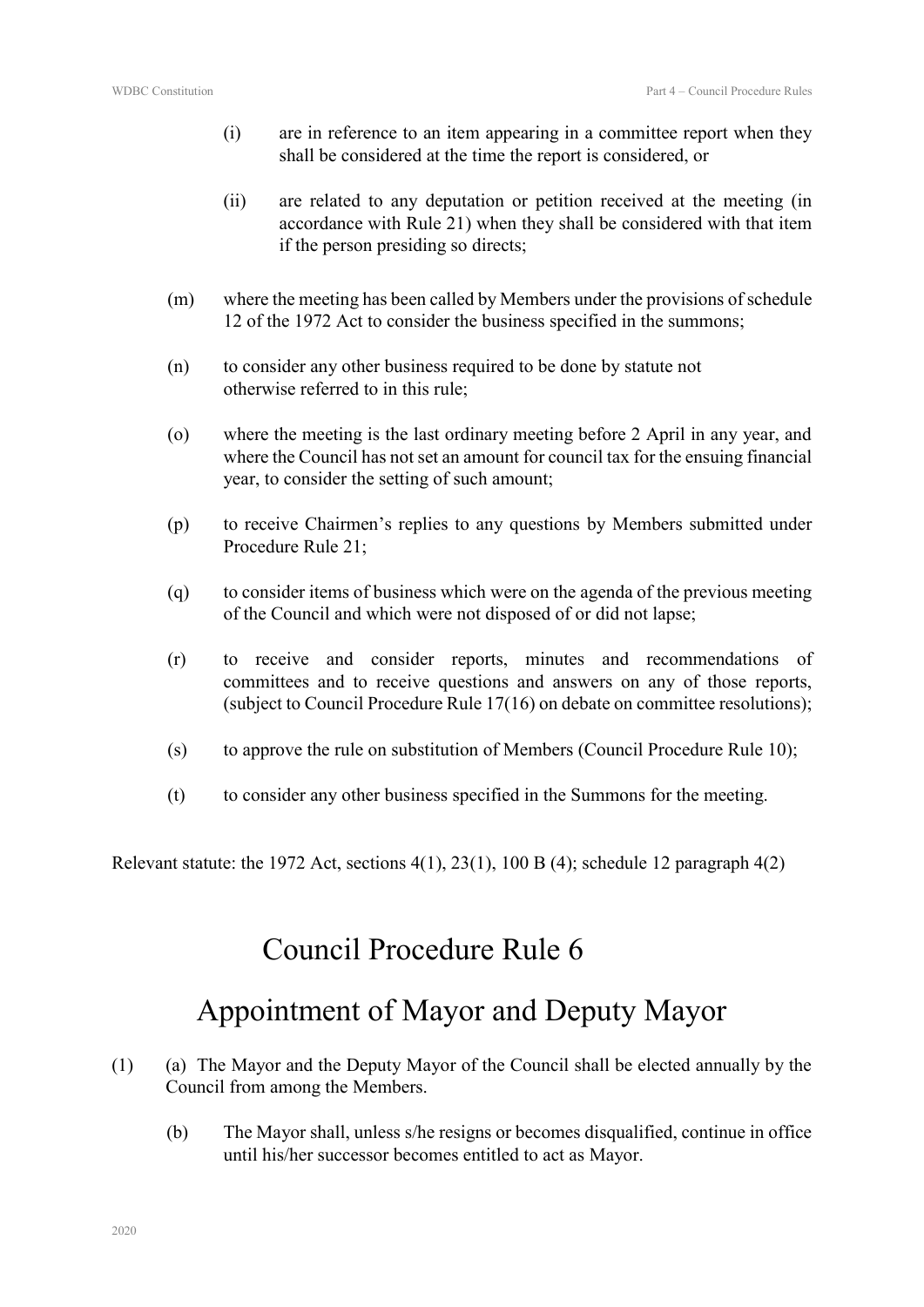- (c) The Deputy Mayor shall, unless s/he resigns or becomes disqualified, hold office until immediately after the election of the Mayor at the next annual meeting.
- (d) During their terms of office, the Mayor and Deputy Mayor of the Council shall continue to be Members of the Council notwithstanding the statutory provisions relating to the retirement of Councillors.
- (e) During the election of a Mayor, if the existing Mayor is a candidate s/he shall nonetheless continue to preside, but in the case of an equality of votes s/he may not use his/her casting vote and the result shall be determined by the drawing of lots.
- (2) (a) Any power of the Mayor in relation to the conduct of a meeting of the Council may be exercised by the person presiding at the meeting.
	- (b) If it is necessary to choose a Member of the Council to preside in the absence of the Mayor and Deputy Mayor, the Head of Paid Service shall call for nominations and seconders for a Member of the Council present to take the chair and normal voting procedures shall apply. (See Council Procedure Rule 19)
	- (c) If discussion arises on that motion, the Head of Paid Service shall exercise the powers of the person presiding to regulate that discussion and to maintain order at the meeting, but shall not vote.

Relevant statute: the 1972 Act, sections 3, 4, 5, 22, 23 and 24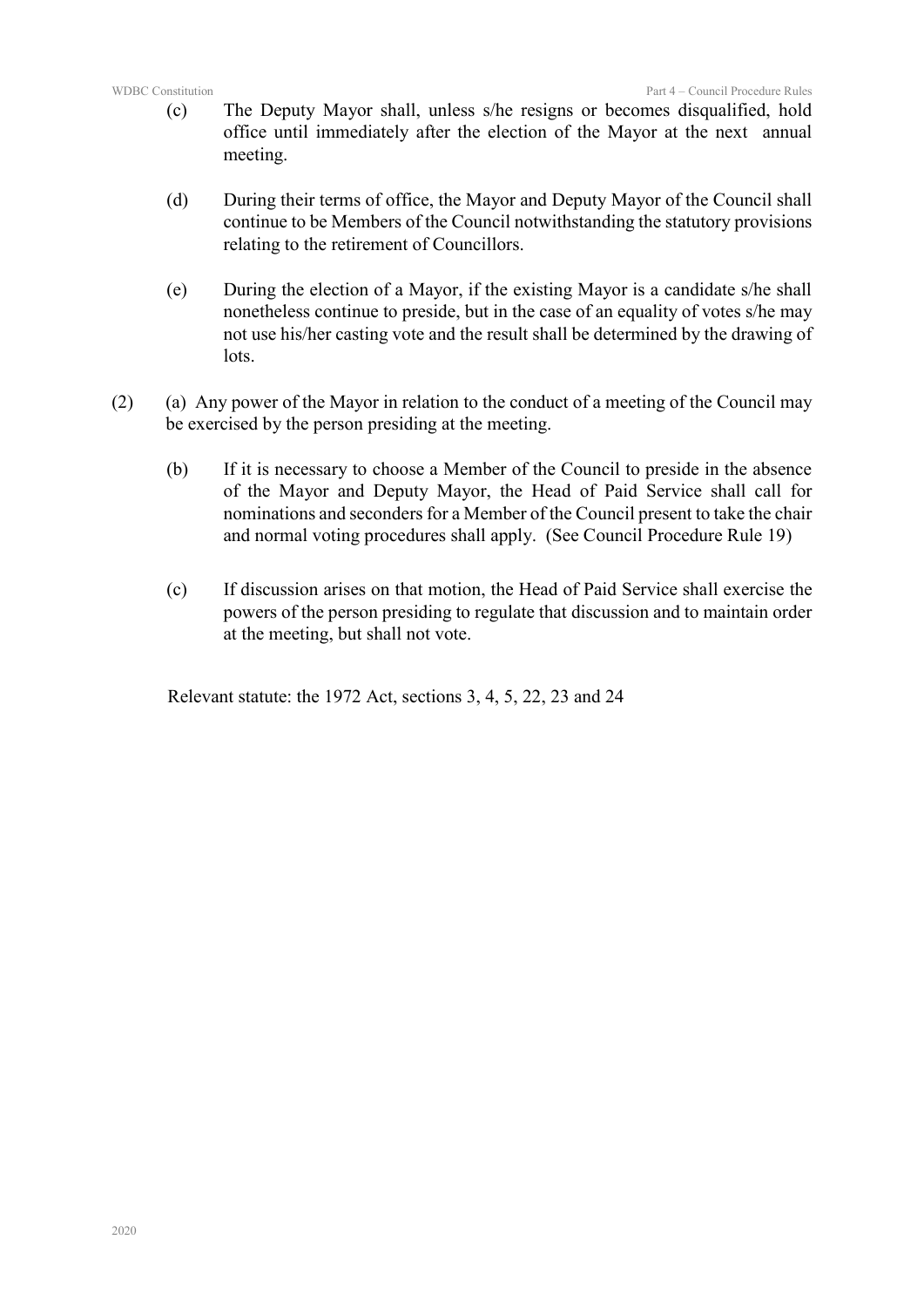### Appointment of committees

- (1) The Council at its Annual Meeting shall:
	- (a) resolve what committees shall be appointed, their terms of reference and powers of delegation (see part 3 of the Constitution), and the number of Members to be appointed to them;
	- (b) decide the allocation of seats to political groups in accordance with the political balance rules;
	- (c) receive nominations of Members to be appointed to each committee and appoint Members to those committees accordingly;
	- (d) elect Members who are not members of any political group to any vacancies then unfilled on committees;
	- (e) appoint Chairmen and Vice-Chairmen to the committees;
	- (f) receive nominations and appoint Members to serve on outside bodies (except where appointment to those bodies has been delegated by the Council);
	- (g) determine the Delegation Scheme and the powers and duties to be delegated to officers (see Part 3 of the Constitution).
- (2) The arrangements made at the Annual Meeting under paragraph (1) shall remain in force until the next Annual Meeting unless the Council resolves otherwise at any ordinary meeting or any extraordinary meeting called for the purpose.
- (3) Whenever the Council is required to review the allocation of seats on committees between political groups the Head of Paid Service shall submit a report to the Council or Committee (as the case may be) showing what allocation of seats would, in his opinion, best meet the requirements of the 1989 Act and the Council or Committee shall determine the allocation of seats having regard to his advice.
- (4) Whenever an appointment of a member of a committee falls to be made or terminated in accordance with the wishes of a political group to whom the seat has been allocated, the Head of Paid Service shall make or terminate the appointment accordingly and shall report to the next available meeting of Council.
- (5) Each committee shall have the right to seek any variation of its terms of reference and powers of delegation such to be considered at the next ordinary meeting of the Council or at an extraordinary meeting called for that purpose.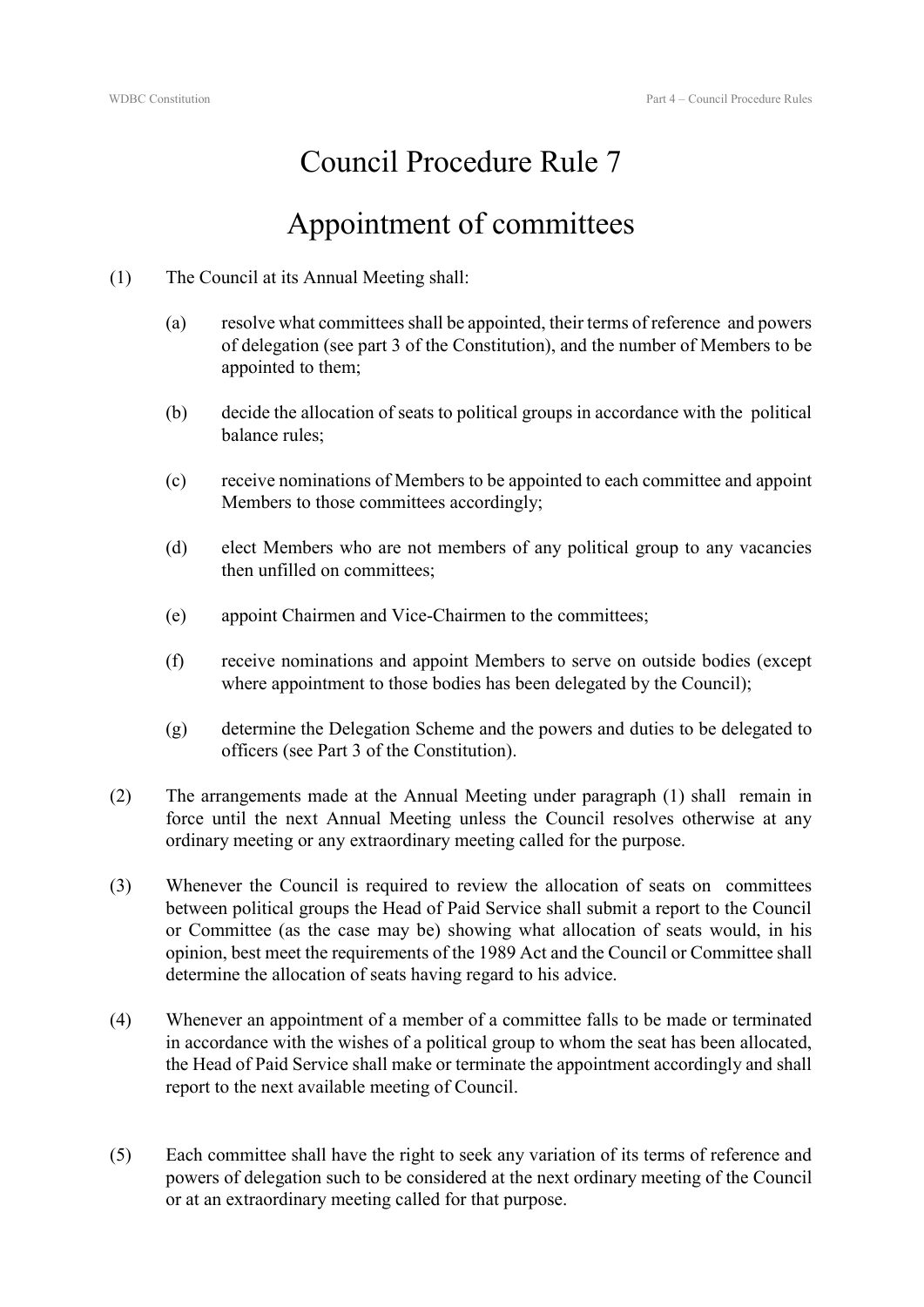Relevant statutes: the 1972 Act, sections 100G(2); 101(1), (2) (4); 102 (1) (4); the 1989 Act section 15

### Council Procedure Rule 8

### Time and place of Committee meetings

- (1) Subject to  $8(2)$  below, the Council shall at one of its ordinary meetings adopt a schedule of the date, time and place of ordinary meetings of committees for the ensuing year.
- (2) The date, time and place of any ordinary meeting of a committee may bealtered by the Chairman of the committee.
- (3) A special meeting of a committee may be called:
	- (a) by the Mayor or Deputy Mayor of the Council or the Chairman or Vice-of a Committee,
	- (b) on the requisition of a quorum of a committee, such requisition to be submitted to the Head of Paid Service in writing, or
	- (c) by the Head of Paid Service who may give notice of a special meeting of any committee upon any emergency or special circumstance.
- (4) The notice for a special meeting of any committee shall set out the business to be considered, and no business other than that indicated, or any consequential matters arising, shall be considered at the meeting.
- (5) Notice of meetings will be given in accordance with the Access to Information Procedure Rules (rule 3)

NB: the calling of Council meetings is dealt with under Council Procedure Rule 4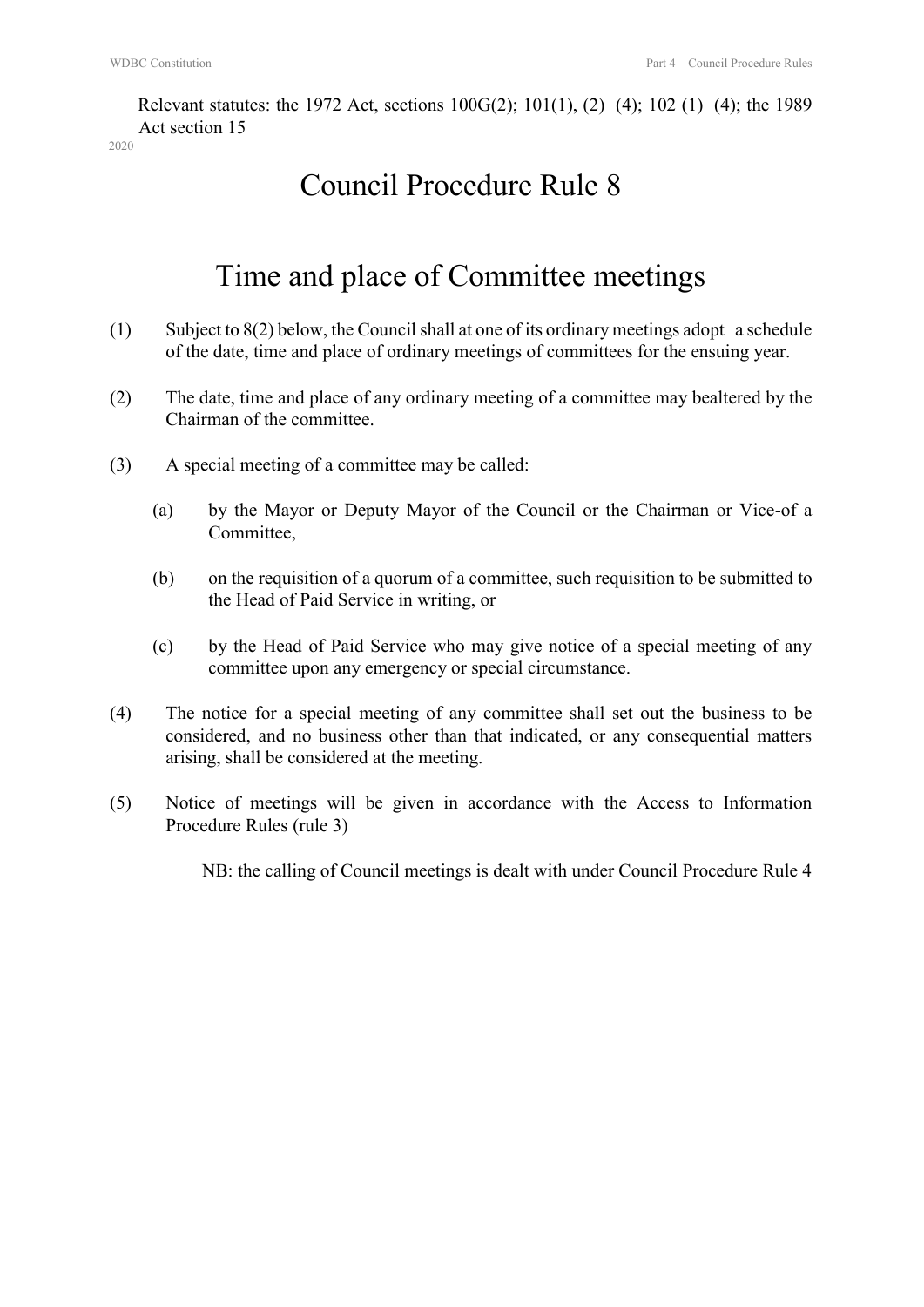### Record of, and attendance at meetings

- (1) Every Member present during the whole or part of a Council or Committee meeting must sign his/her name on the attendance sheets before the end of every meeting in order to assist with the record of attendance.
- (2) Any Member of the Council shall be entitled to attend (but not to speak or vote) at any meeting of any committee of which s/he is not a Member.
- (3) Unless otherwise provided for in this Constitution, a Member who is not a Member of the committee may speak at a meeting of the committee (but not vote, move or second motions):
	- (i) during the consideration of any motion of which notice has been given which s/he has moved or seconded at a meeting of the Council and which has been referred to that meeting, or
	- (ii) with the agreement of the person presiding at the meeting, or
	- (iii) during the consideration of any matter specifically (wholly or partly) affecting his/her ward.
- (4) Members attending a meeting of a committee under this procedure rule shall not be affected by a resolution of the committee excluding Members of the public and press from the meeting.

Relevant statute: schedule 12 paragraph 40 the 1972 Act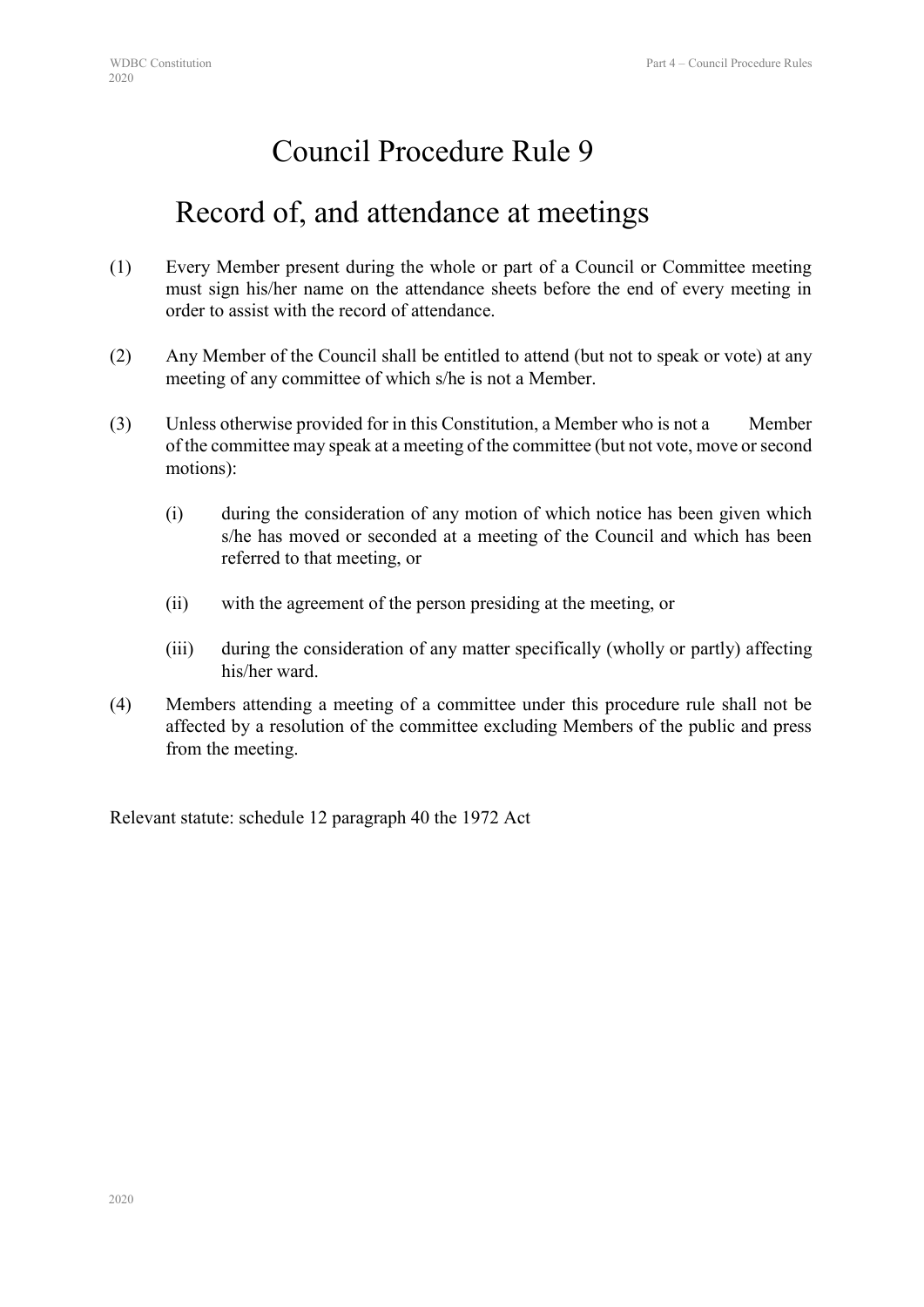# Council Procedure Rule 10 Appointment of substitute Members at committee meetings

- (1) Subject to the following rules, any Member of the Council may act as a substitute for another Member (provided that they are Members of the same political group) at any meeting of a committee (or other body constituted by the Council or its committees) other than a meeting of the Hub Committee Overview & Scrutiny Committees, Standards Committee (or its sub- committees) or Licensing subcommittees.
- (2) A Member may act as a substitute at a meeting of any body to which the Council nominates or appoints Members (provided that the rules of that body so permit). In such a case the substitute need not be a member of the same political group as the member being replaced provided the substitution is agreed and notified by the political group to which the member being replaced belongs.
- (3) In the case of substitution to the Development Management & Licensing Committee the substitute must be of a member agreed by the Head of Paid Service to be qualified by training or experience to take part in the Committee's work.
- (4) In the case of substitution to the Audit Committee the substitute must be of a member agreed by the Chief Finance Officer (151 Officer) to be qualified by training or experience to take part in the committee's work.
- (5) A substitute may only be appointed when an appointed Member of the Council, Committee or one of the bodies named in (2) or (3) above is not able to attend and the substitute appointment shall last only for that meeting.
- (6) A substitute Member may be selected from the whole of the membership of a political group except for substitutes to the Development Management and Licensing Committee which may only be selected from the list of substitutes agreed at the Annual Council meeting.
- (7) Before the start of any meeting for which a substitute has been appointed, the Leader of the political group concerned (or a person authorised by them in writing) shall inform the Head of Paid Service in writing of the substitution or, in case of an outside body, shall arrange to conform with that body's requirements.
- (8) At the start of any meeting for which a substitution has been arranged in accordance with these rules, the Head of Paid Service, or Senior Specialist, Democratic Services (or his/her representative), shall announce that the absent Member apologises for his/her absence and that the named councillor has been appointed to serve as his substitute.
- (9) If the absent Member is subsequently able to attend a meeting for which a substitute has been appointed and s/he is present for the start of the meeting (and before the announcement in (8) has been made) then, with the agreement of the nominated substitute, s/he can be re-instated and take part in the meeting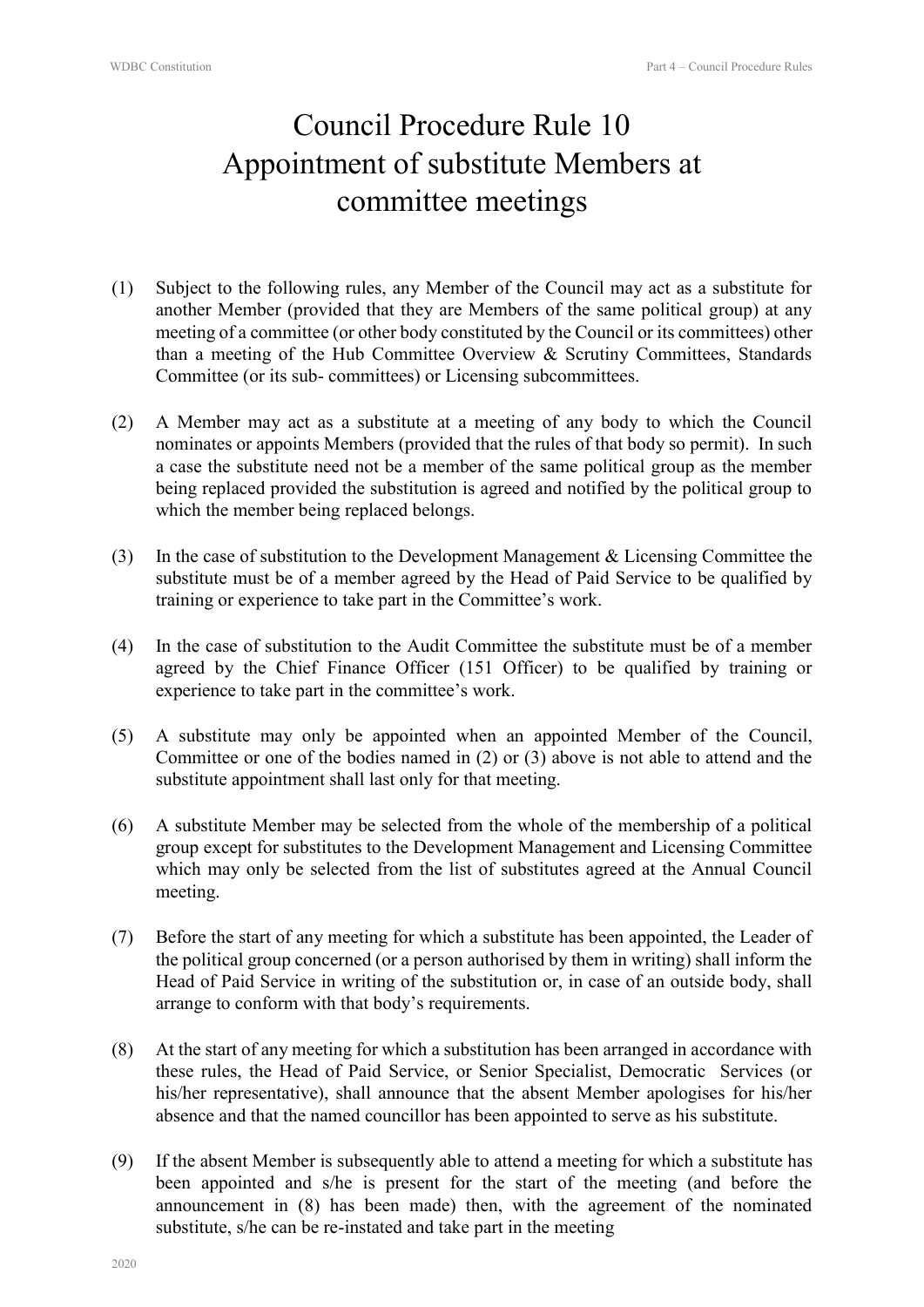(10) If the absent Member is subsequently able to attend a meeting for which a substitute has been appointed, but arrives after the meeting has opened and the announcement been made in paragraph (8) above, s/he shall be entitled to attend the meeting and speak in accordance with Procedure Rule 9, but not vote.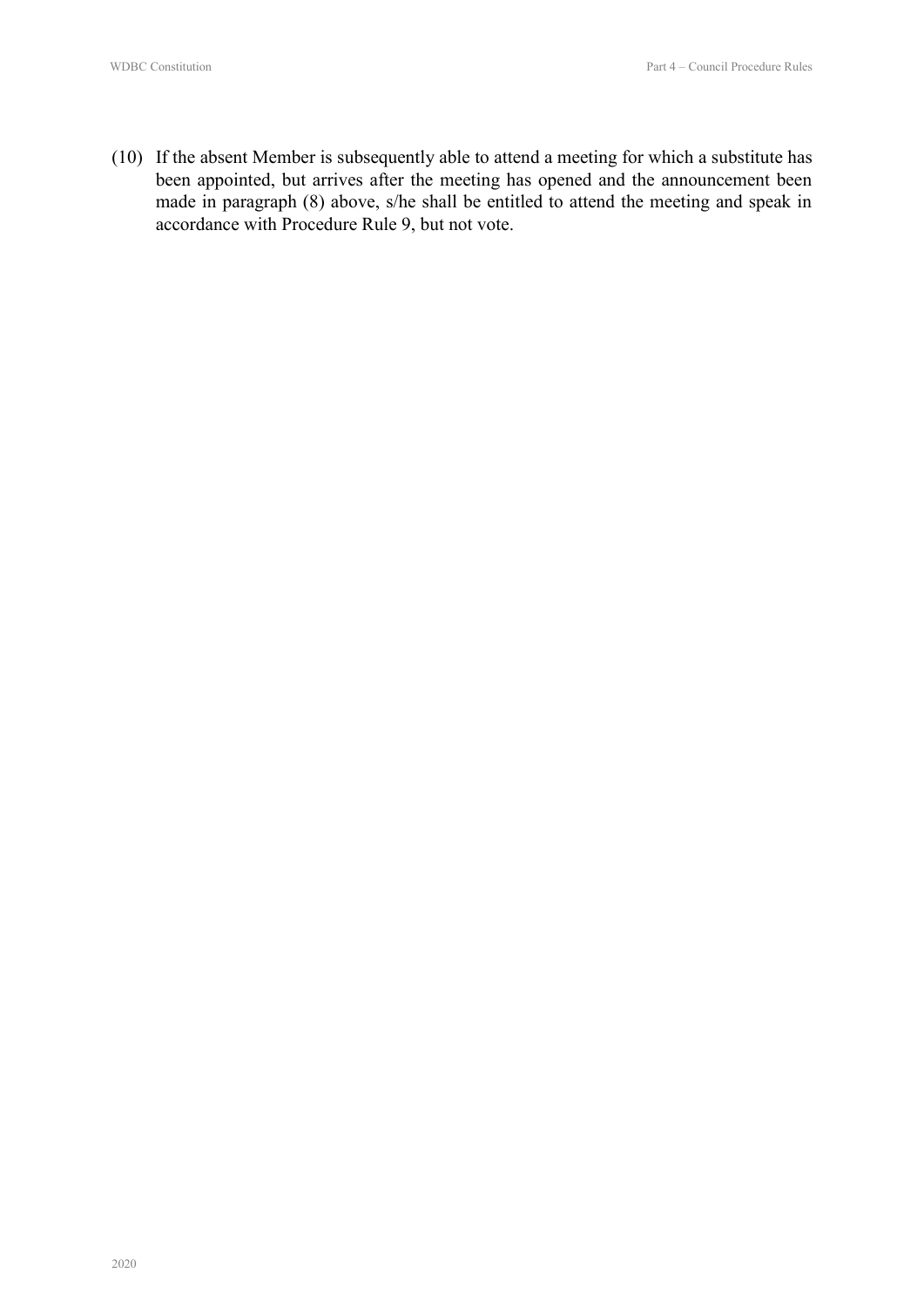# Arrangements for chairing committees

- (1) At the Annual Meeting, the Council shall appoint a chairman to preside at the meetings of each committee and a vice-chairman to preside in the absence of the chairman.
- (2) If both the Chairman and the Vice Chairman are absent or unable to act, the Senior Specialist - Democratic Services (or his/her representative) shall call on a member of the committee to move that a member present at the meeting shall be appointed to preside.
- (3) If discussion arises, the Senior Specialist Democratic Services (or his/her representative) shall exercise the powers of the person presiding to regulate that discussion, and to maintain order at the meeting but shall not vote.
- (4) The motion, and any amendments, shall be put to the meeting in accordance with Council Procedure Rule 19 (voting at meetings).
- (5) The person chosen to preside shall relinquish the chair on the arrival of the Chairman or Vice-Chairman.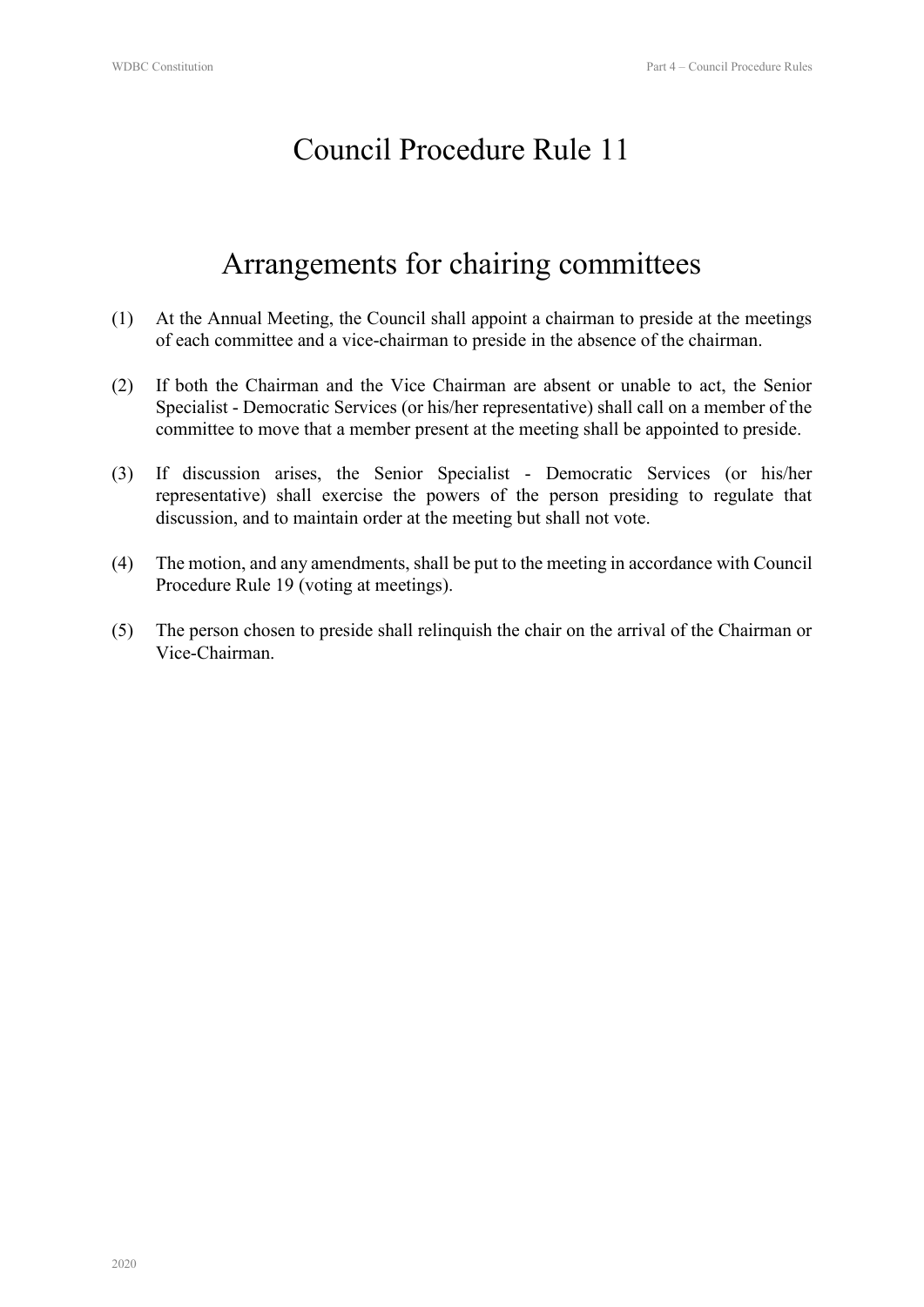### Committee Agenda

- (1) The Head of Paid Service will give notice to the public of the time and place of any meeting in accordance with the Access to Information Rules (see part 4(2) of the Constitution).
- (2) At least five clear days before every meeting of a committee, or as soon as the meeting is called, the Head of Paid Service (or relevant officer) shall send to every Member and to every other person entitled to receive the papers of the committee a copy of the agenda for the meeting.
- (3) The agenda shall include:
	- (a) an item relating to declarations of interests;
	- (b) minutes from a previous ordinary or special meeting
	- (c) all items of business which have been referred to the committee by the Council or by another committee;
	- (d) all reports required for consideration of the agenda items tabled;
	- (e) any item required to be included on the agenda by a Member in accordance with Council Procedure Rule 13;
	- (f) any item of business directed to be included by the chairman of the committee.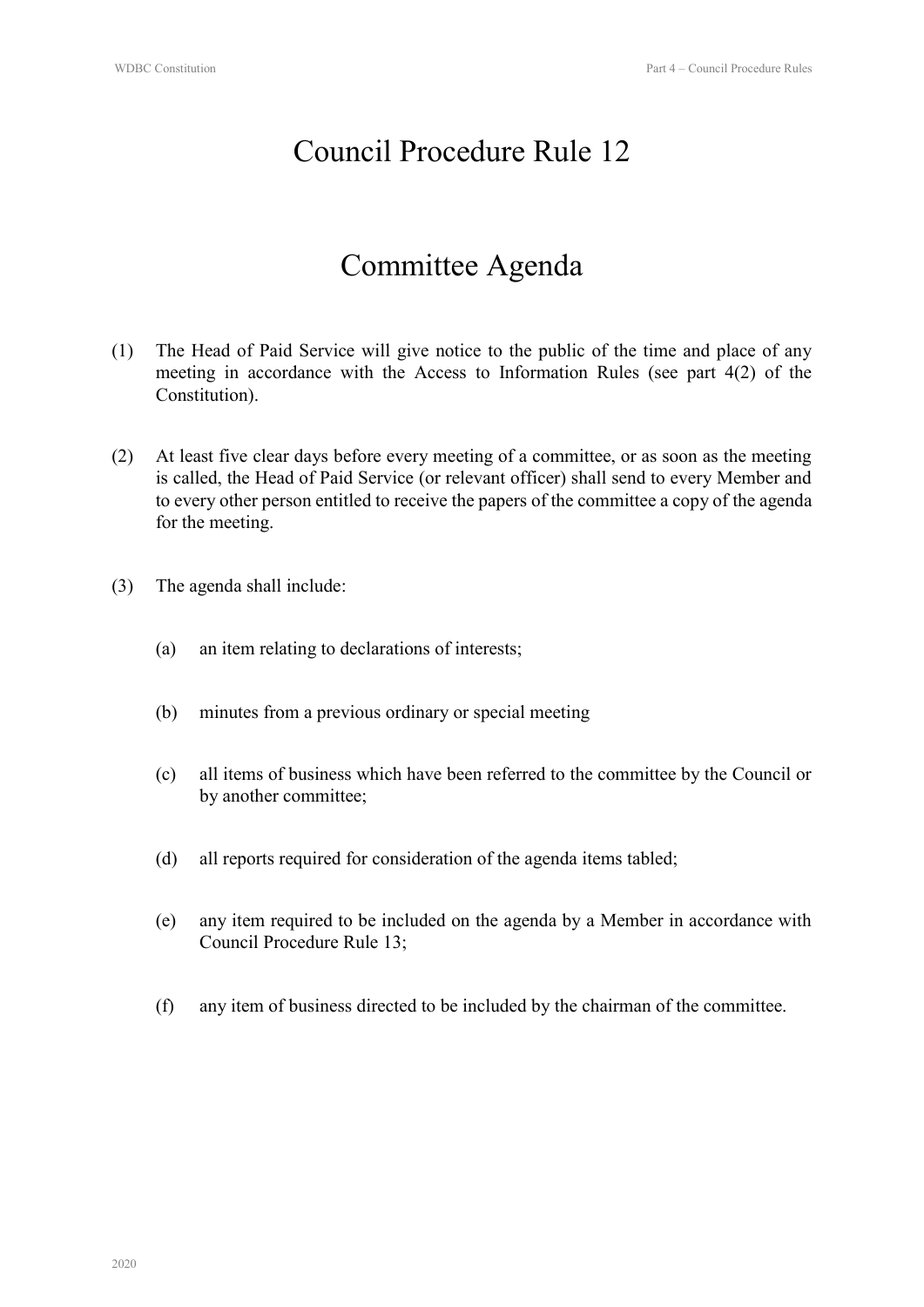(4) Subject to any directions given by the chairman of the committee, the items of business shall be arranged in such order as the Head of Paid Service thinks will best ensure the effective despatch of business.

Relevant statute: the 1972 Act, section 100 E

# Members' rights to place items on a Committee Agenda

- (1) A Member may require that an item be placed on a committee agenda on giving written notice to the Head of Paid Service eight clear days before the date of the meeting (except in cases of urgency determined by the Head of Paid Service in consultation with the Chairman) provided that the Head of Paid Service or Monitoring Officer shall determine whether or not the item can be properly considered by the committee and shall advise the chairman accordingly.
- (2) Paragraph (1) above shall not apply to the Overview & Scrutiny or the Standards Committee.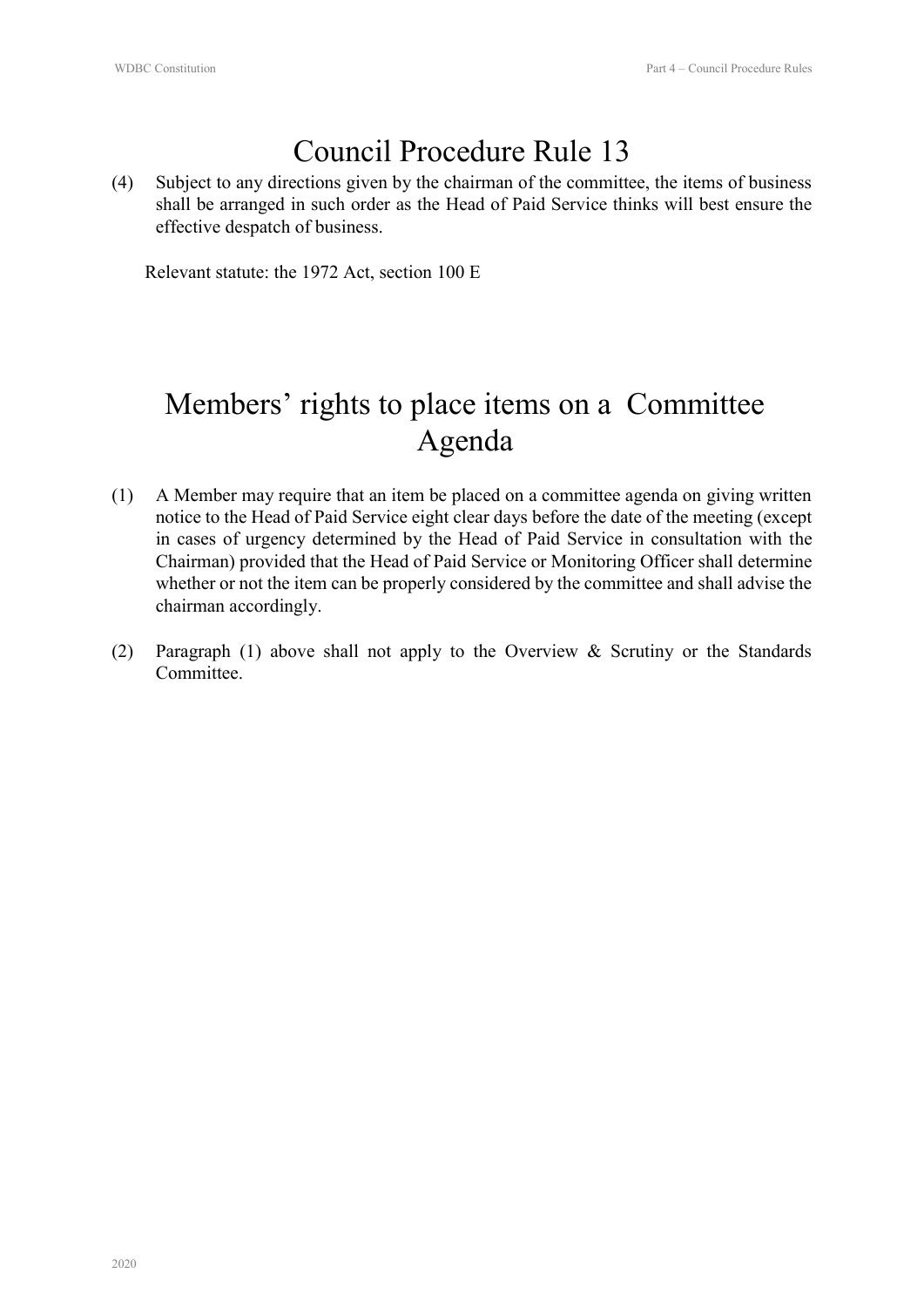### Reference up of decisions

- (1) Notwithstanding that a matter is delegated, a committee shall refer, by way of recommendation, a matter to Council for decision:
	- (i) immediately following a decision of a committee where a quorum of that committee so require, or
	- (ii) where five or more Members of the Council so require by written requisition delivered to the Head of Paid Service at least 24 hours prior to the commencement of the meeting.
- (2) Where the decision has been requested for referral to Council under this rule the matter is classed as "unresolved" and stands referred to the next ordinary meeting of Council for decision or to an extraordinary meeting called for that purpose.
- (3) The effect of such an action is that the power of the committee to determine the matter is cancelled. The committee will report to the Council meeting with a recommendation. The Council will receive all the papers in support of the item to be decided.

See also Council Procedure Rule 17(16) "Debate on Delegated Decisions"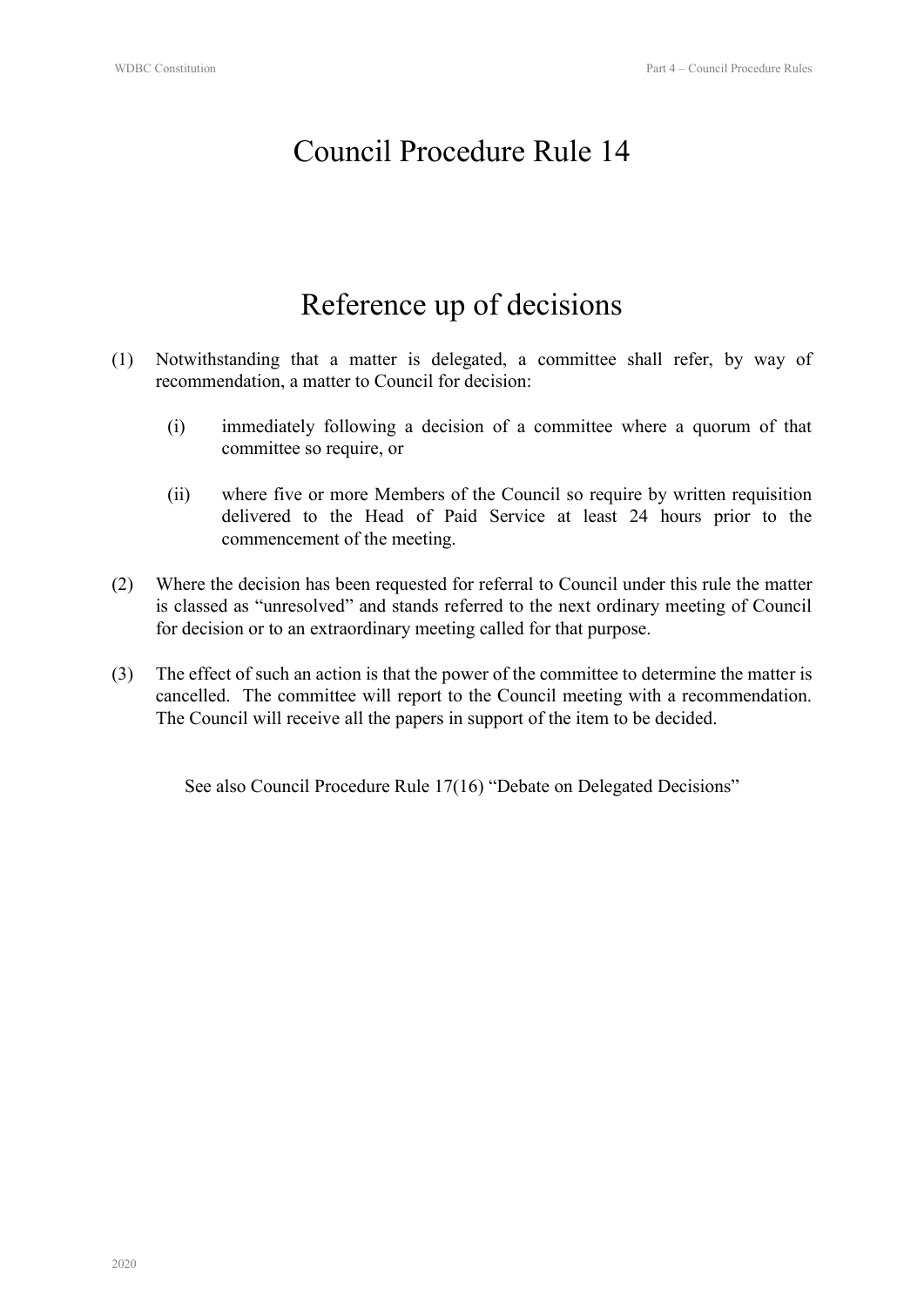### Motions requiring notice at Council

- (1) Any Member of the Council may give notice of not more than one motion for consideration at any meeting of the Council.
- (2) Except for motions which can be moved without notice under Council Procedure Rule 16, notice of every motion to be moved at a meeting of the Council shall be given in writing, signed by the Member(s) giving the notice. The notice shall state for which meeting of the Council the notice is given.
- (3) Unless the person presiding at the meeting is of the opinion that a motion should be considered as a matter of urgency, notice of the motion shall be delivered to the Head of Paid Service at least eight clear days before the next meeting.
- (4) If notice is given of any motion which in the opinion of the Head of Paid Service or Monitoring Officer is illegal, improper, defamatory or does not comply with Procedure Rules, the Head of Paid Service shall immediately submit such notice to the Mayor and shall not place it on the Council agenda without his sanction. In the event of nonacceptance, the Head of Paid Service shall so inform the Member(s) who gave notice, giving reasons for the decision.
- (5) The Head of Paid Service shall record the time and date at which every such notice is delivered to him. That record shall be open to the inspection of every Member of the Council.
- (6) Every motion shall be relevant to some matter in relation to which the Council has functions, or which affects the area of the Council, or part of it, or the inhabitants of that area, or some of them.
- (7) Each motion shall be so drafted as to deal with one principal issue only.
- (8) Motions for which notice has been given and not withdrawn will be listed on the agenda in the order in which notice was received, unless the Member giving notice states in writing that he proposes to move it at a later meeting.
- (9) A motion shall only be moved by a Member by whom notice has been given, or by a Member authorised by such a Member.
- (10) Where notice of a motion has been given for any meeting, and that motion is neither moved (for whatever reason) nor deemed to have been referred to a committee, the notice shall lapse, and the motion shall not be moved without further notice.
- (11) No paper written or prepared by a Councillor which does not constitute a motion may be circulated or put before councillors at a meeting of Council.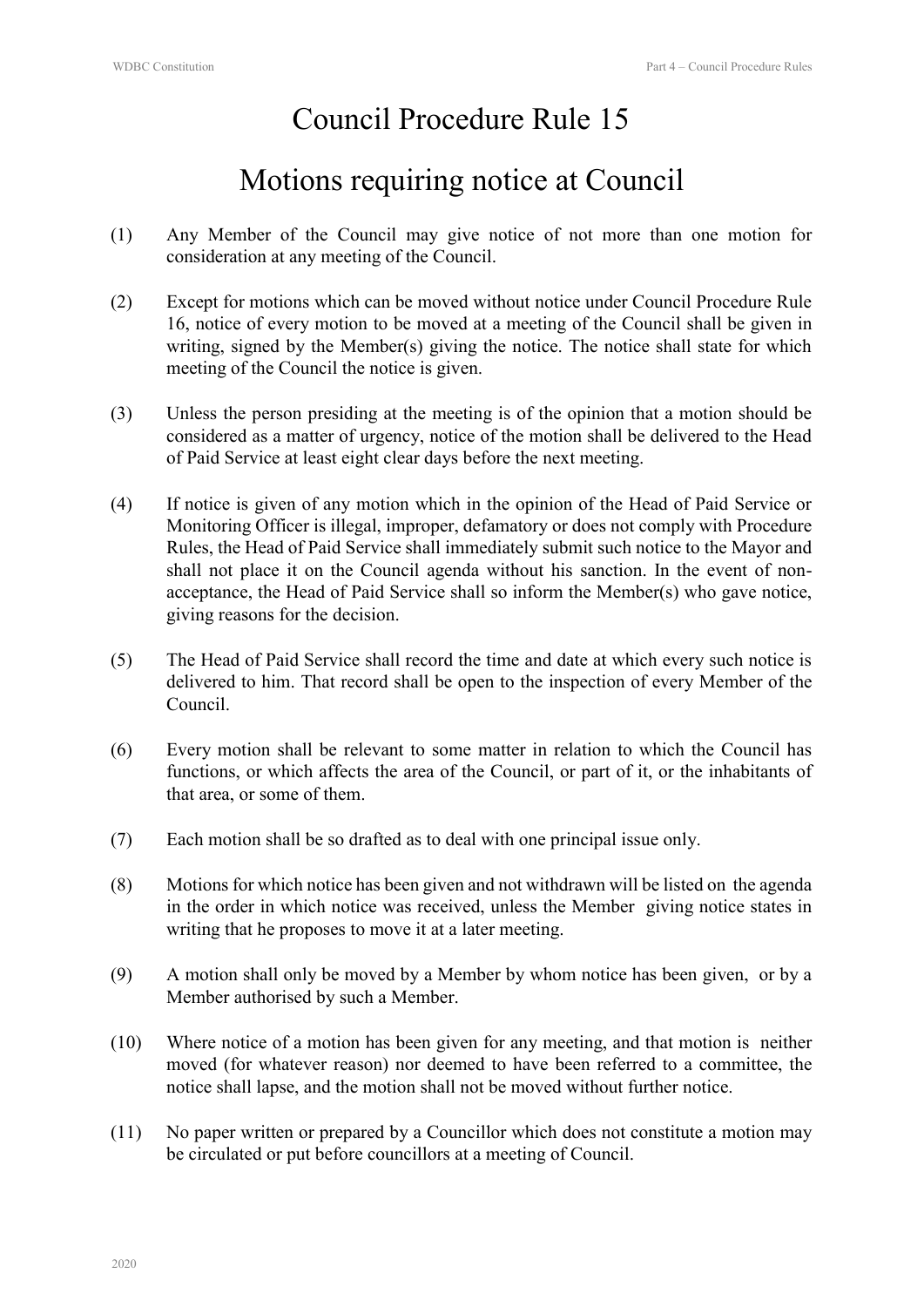# Motions and amendments which may be moved without notice at Council and Committees

Description of motions and amendments

- (1) Subject to paragraph (10) below, the following motions and amendments may be moved without notice:
	- (a) to appoint a person to preside at the meeting at which the motion is made;
	- (b) in relation to the accuracy of the minutes;
	- (c) to change the order of business;
	- (d) arising out of business brought forward by the Chairman as items of urgency;
	- (e) to refer something to an appropriate committee, body or individual for consideration or reconsideration;
	- (f) to appoint a committee or its members, arising from an item mentioned in the agenda;
	- (g) to receive reports or adopt minutes and recommendations of committees or officers and any resolutions following from them;
	- (h) to withdraw a motion;
	- (i) to extend the time limit for speeches at Council;
	- (j) to amend a motion;
	- (k) to proceed to the next business;
	- (l) "that the vote now be taken";
	- (m) "that the debate be now adjourned";
	- (n) "that the meeting do now adjourn";
	- (o) to suspend Council Procedure Rules subject to Procedure Rule 2 (2) and 2(3)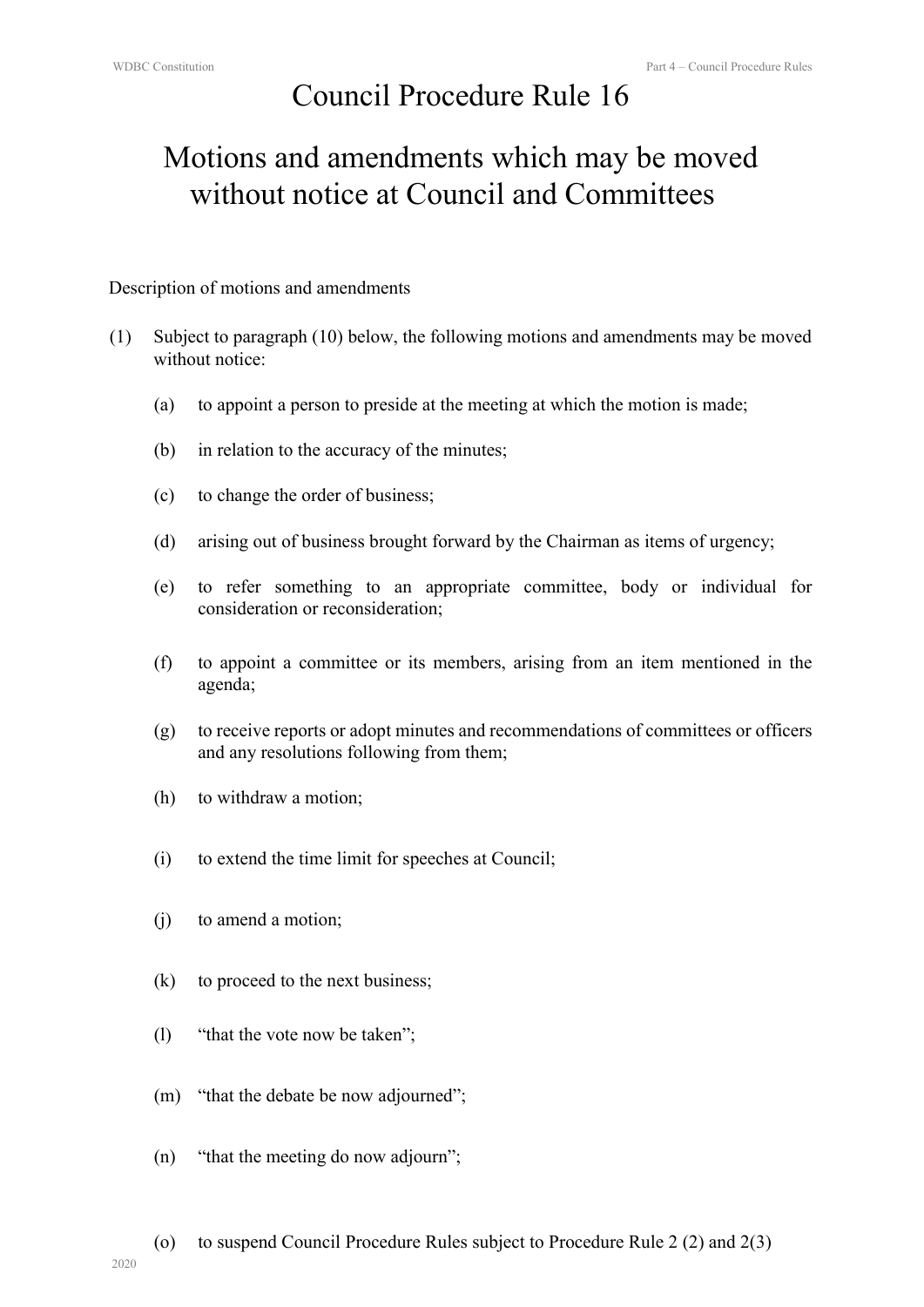- (p) to exclude the public and press from a meeting in accordance with the Access to Information Rules (see part 4(2) of the Constitution);
- (q) to give the consent of the Council, or committee where it is required by the Constitution;
- (r) to refer a petition, which has been presented to the Council, to a committee for consideration;
- (s) in relation to Council Procedure Rule 22 (prevention of disorderly conduct) that a named Member be not further heard, or do leave the meeting;
- (t) that a motion, amendment or business of an objectionable nature be not entertained nor permitted under Council Procedure Rule 23.
- (2) On consideration of a report or recommendation from a committee or officer, the adoption of the report or recommendation and any resolutions consequential upon that adoption may be moved without notice.

Rules relating to amendments, alteration and withdrawal of motions

#### Amendments

- (3) (a) An amendment to a motion may be moved without notice, but shall be relevant to the motion and will either be:
	- (i) to leave out words,
	- (ii) to leave out words and insert or add others,
	- (iii) to insert or add words,

as long as the effect of (i) to (iii) is not to negate the motion.

- (b) Only one amendment can be moved, seconded and discussed at any one time.
- (c) An amendment to a motion shall be put to the meeting before the motion to which it is an amendment.
- (d) No further amendment may be moved until the amendment under discussion has been disposed of.
- (e) If an amendment is not carried other amendments to the original motion may be moved.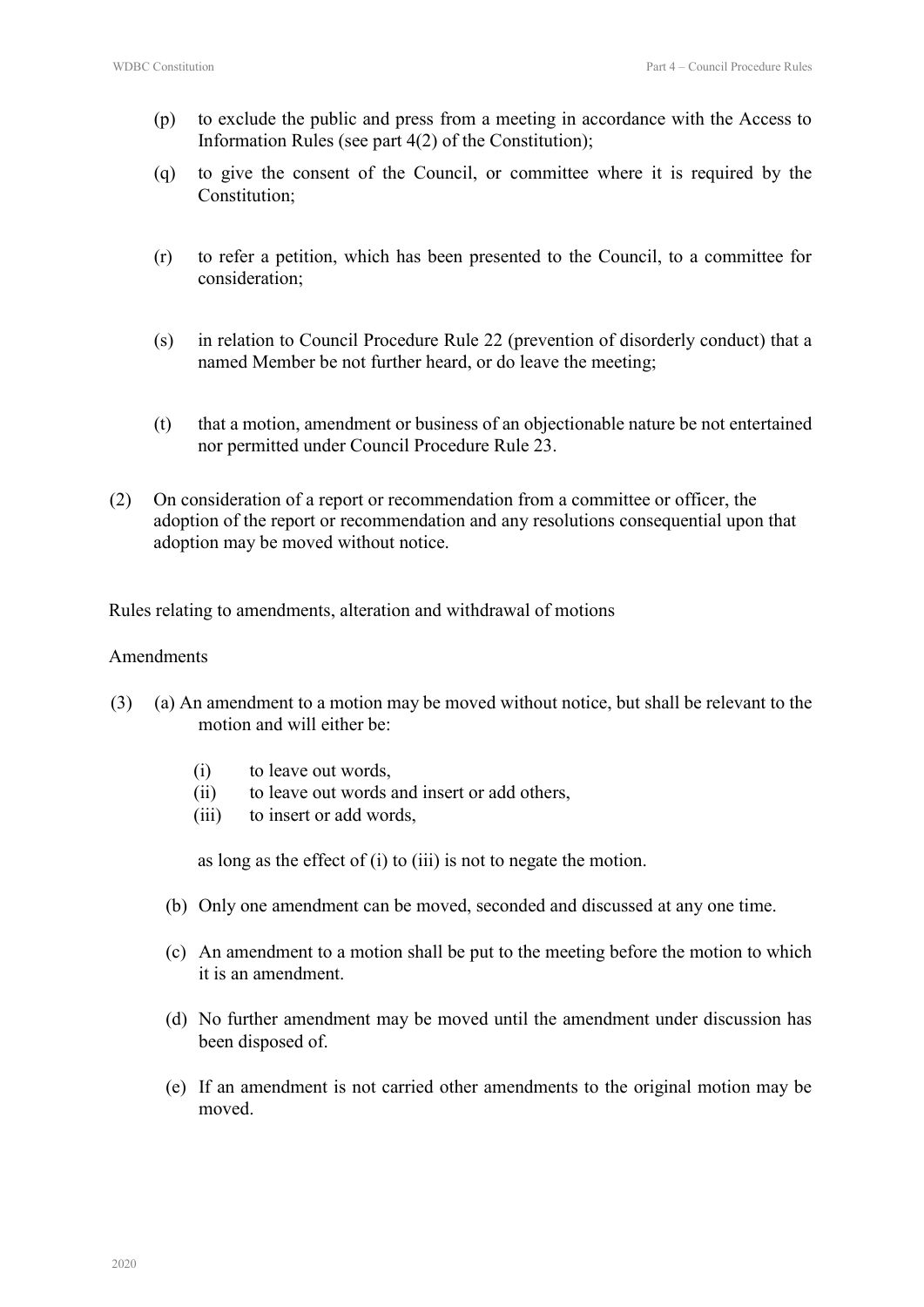- (f) If an amendment is carried the motion as amended takes the place of the original motion. This becomes the substantive motion to which any further amendments are moved.
- (g) After the amendment has been carried the person presiding will read out the amended motion before accepting any further amendment.
- (h) No Member shall move more than one amendment of the same substance to any motion, resolution or recommendation.

#### Alteration of motions

(4) With the consent of the seconder, a Member may propose or accept an alteration to his/her motion.

#### Withdrawal of motions

(5) With the consent of the seconder (if s/he is still present) and of the meeting, the mover of a motion or an amendment may withdraw it.

Time limits on motions and previous decisions

- (6) A motion or amendment to rescind a decision made at a meeting of the Council within the preceding six months, or which is to the same effect as one which has been rejected within that period, cannot be moved unless:
	- (a) it is recommended to Council by a committee, or
	- (b) notice of such motion has been given by as many Members as would constitute a quorum of the Council.
- (7) When a notice of motion proposed in accordance with sub-paragraph 6 above has been disposed of, no similar motion shall be proposed within a period of six months unless, in the opinion of the Head of Paid Service or the Monitoring Officer in consultation with the Mayor, the circumstances have so changed that the matter can be properly reconsidered.
- (8) The ruling of the Mayor on the application of paragraphs 6 and 7 to any notice of motion shall be final.

#### Motions affecting employees of the Council

(9) If any question arises at a meeting of the Council, or committee, as to the appointment, promotion, dismissal, remuneration, superannuation, conditions of service, or conduct of any person employed by the Council, such question shall not be the subject of discussion until the Council has decided whether or not to exclude the public and press in accordance with the Access to Information rules.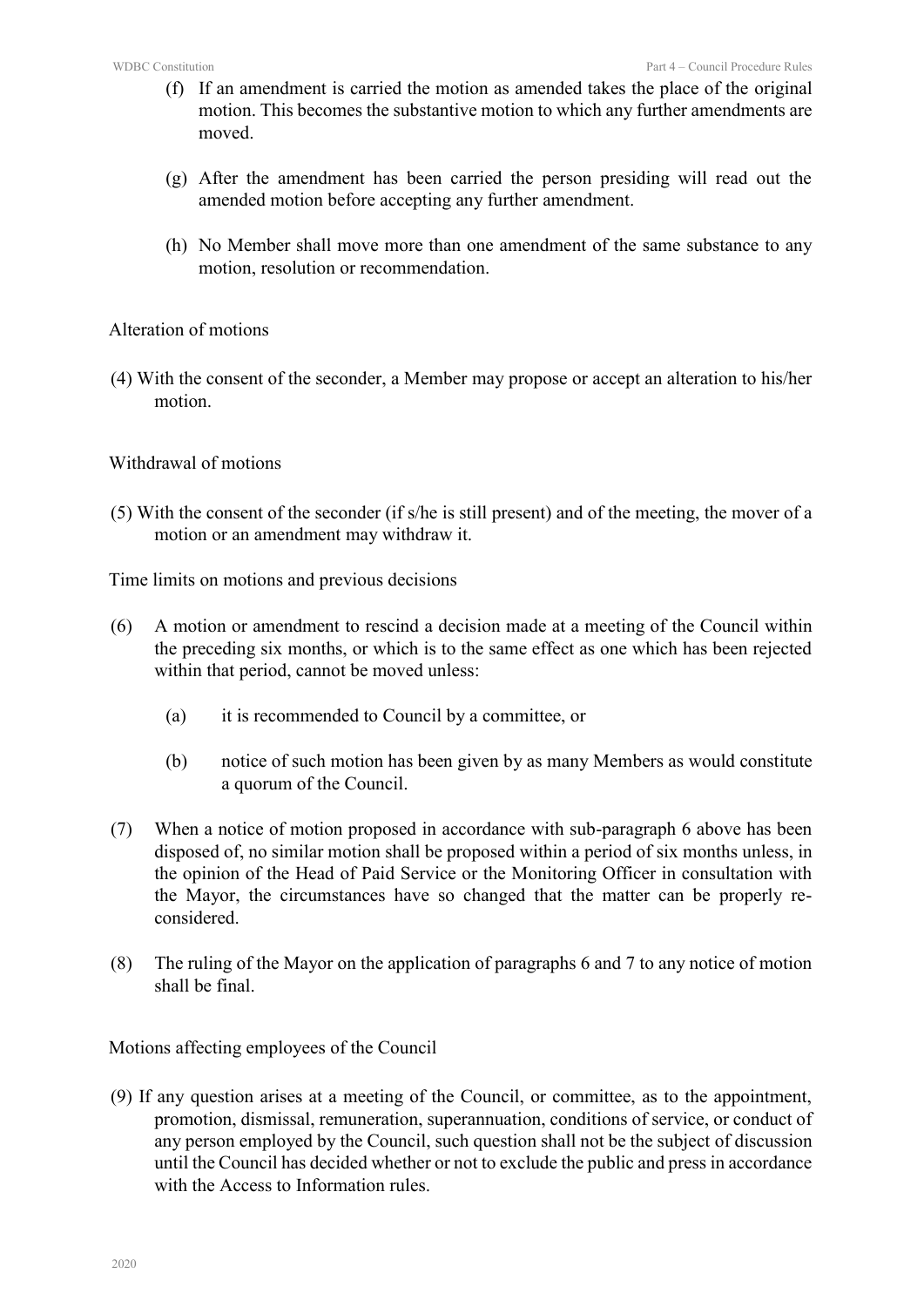#### Motions relating to the Council's budget

(10) Where a Member intends to move a motion or amendment in relation to the budget, the text of that motion or amendment must be put in writing and submitted to the Head of Paid Service by 9.00 am on the third working day before the meeting, in order that Officers may have sufficient time to consider and advise the Council of the financial implications of any such motion or amendment.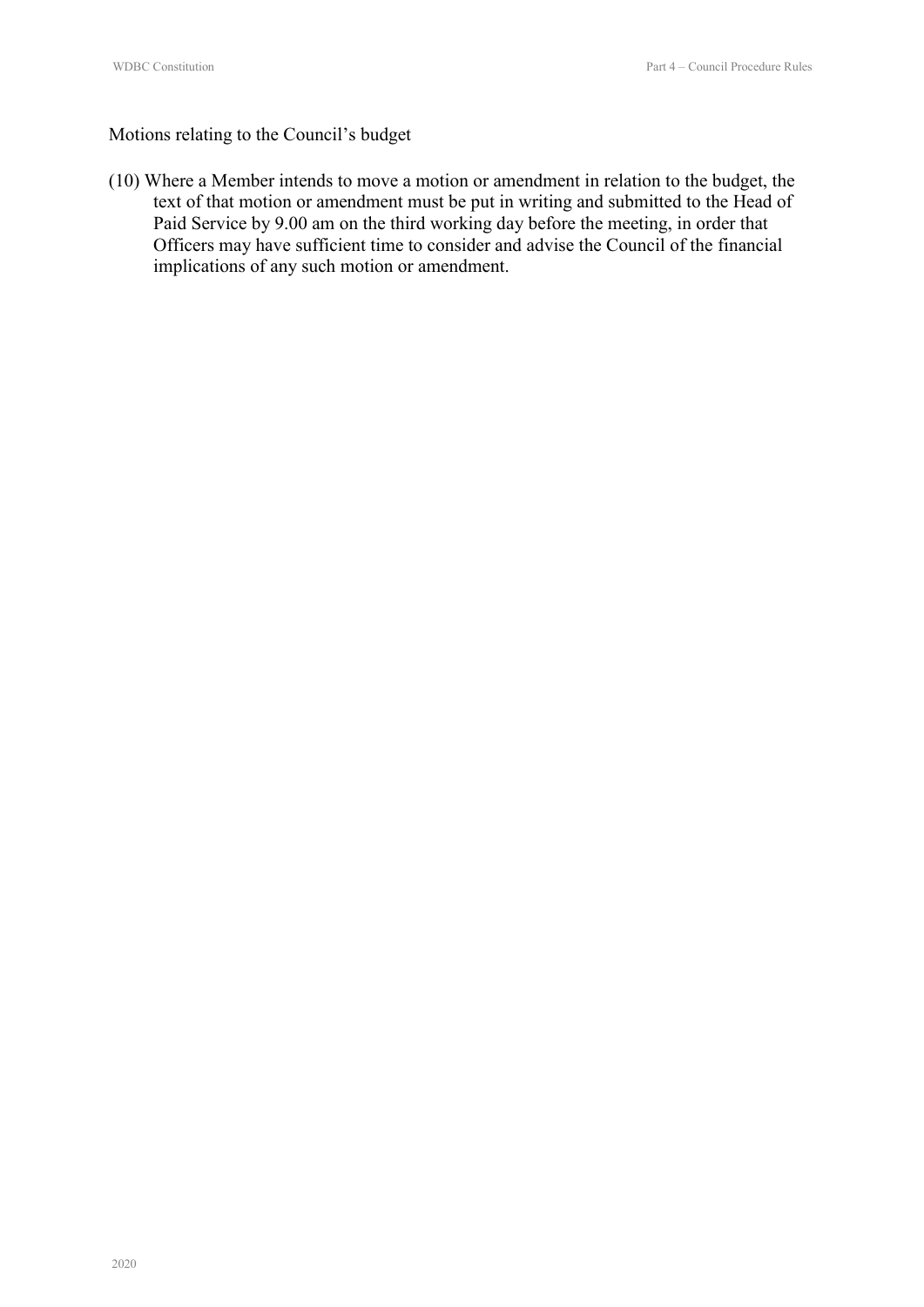# Rules of debate at Council and Committee meetings

See Council procedure rule 18 for additional rules of debate and Members conduct at Council meetings

(1) The rules of debate in this Council procedure rule shall apply to all meetings of the Council and committees.

No speeches until motion seconded

(2) A motion or amendment shall not be discussed unless it has been proposed and seconded.

#### Right to require motion in writing

(3) Unless notice of motion has already been given (in accordance with council procedure rule 15 (motions requiring notice), the person presiding may require it to be written down and handed to him/her before it is discussed or put to the meeting.

Seconders' speech

(4) When seconding a motion or amendment, a Member may reserve his/her speech until a later period of the debate by declaring his/her intention to do so.

#### When a Member may speak again

- (5) A Member who has spoken on a motion at Council may not speak again unless in accordance with Council Procedure Rule 18(7)
- (6) A Member shall speak more than once on any motion or amendment at committee meetings only at the discretion of the Chairman.

#### Right of reply

- (7) (a) The mover of a motion (or committee report) shall have a right of reply at the close of the debate on the motion (or committee report) immediately before it is put to the vote.
	- (b) The proposer of an amendment to a motion (or committee report) shall have a right of reply immediately before the amendment is put to the vote; the mover of the original motion (or committee report) shall have a right of reply to the debate on the amendment immediately before the right of reply of the proposer of the amendment.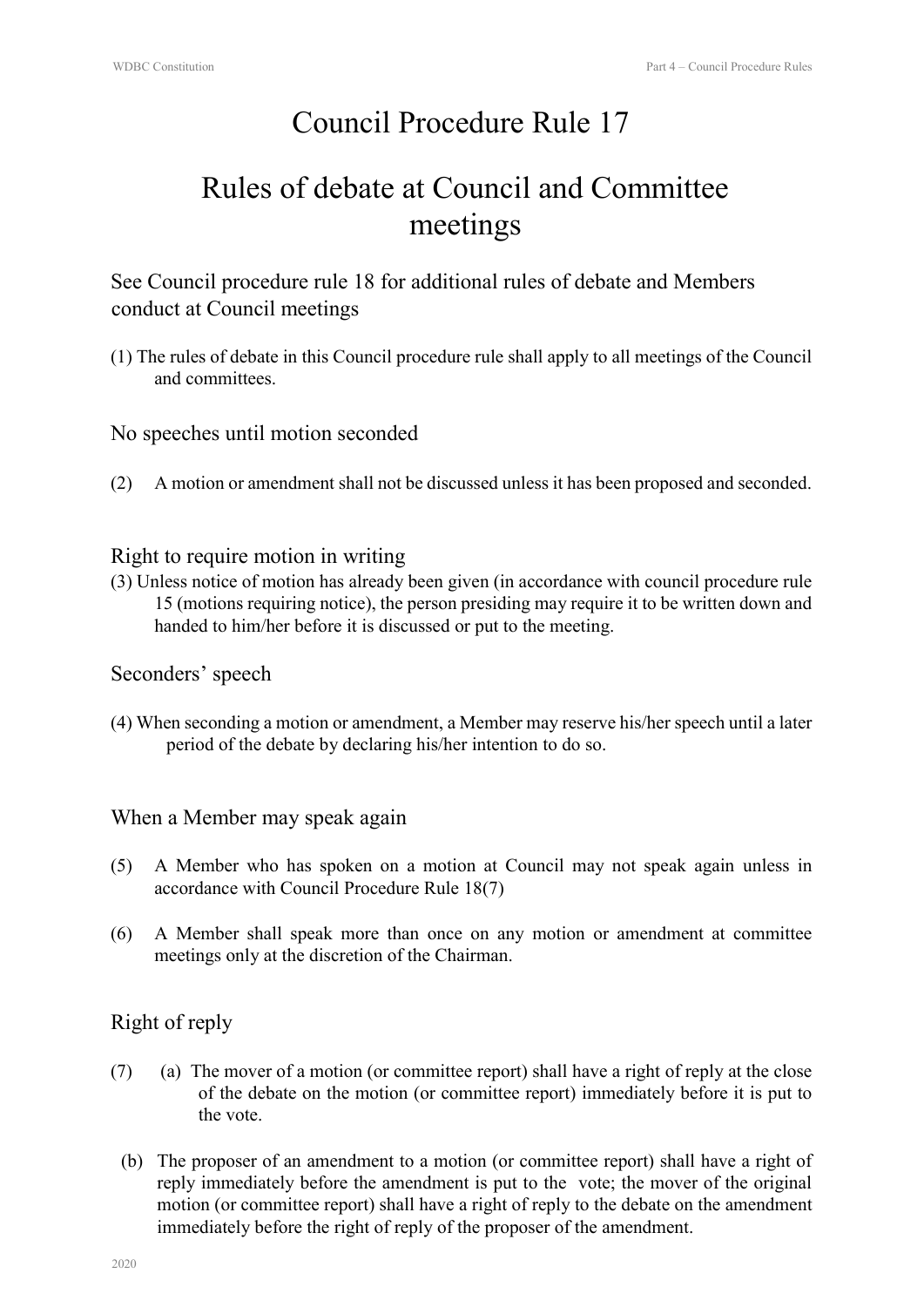(c) A Member exercising a right of reply shall not introduce a new matter.

#### Motions which may be moved during a debate

(8) (a) When a motion is under debate, no other motion shall be moved except the following:

- (i) to withdraw a motion;
- (ii) to amend the motion;
- (iii) to adjourn the meeting;
- (iv) to adjourn the debate;
- (v) to proceed to the next business;
- (vi) that the vote now be taken;
- (vii) that a Member be not further heard;
- (viii) by the Chairman under Council Procedure Rule 16(1)(s), that a Member be not heard further or that he leave the meeting;
- (ix) to exclude the public and the press in accordance with the Access to Information Rules;
- (x) that the subject of debate be referred to a committee for consideration and report;

#### Closure motions

(b) A Member may move without comment at the conclusion of a speech of another Member:

- (i) "that the vote now be taken";
- (ii) "that the debate be now adjourned";
- (iii) "that the meeting proceed to the next business";
- (iv) "that the meeting now adjourn".

If any such motion is seconded, the person presiding shall (if satisfied that the question before the meeting has been sufficiently discussed or the circumstances justify such a motion, and subject to the right of reply) put that motion to the vote.

If carried, then in the case of a motion: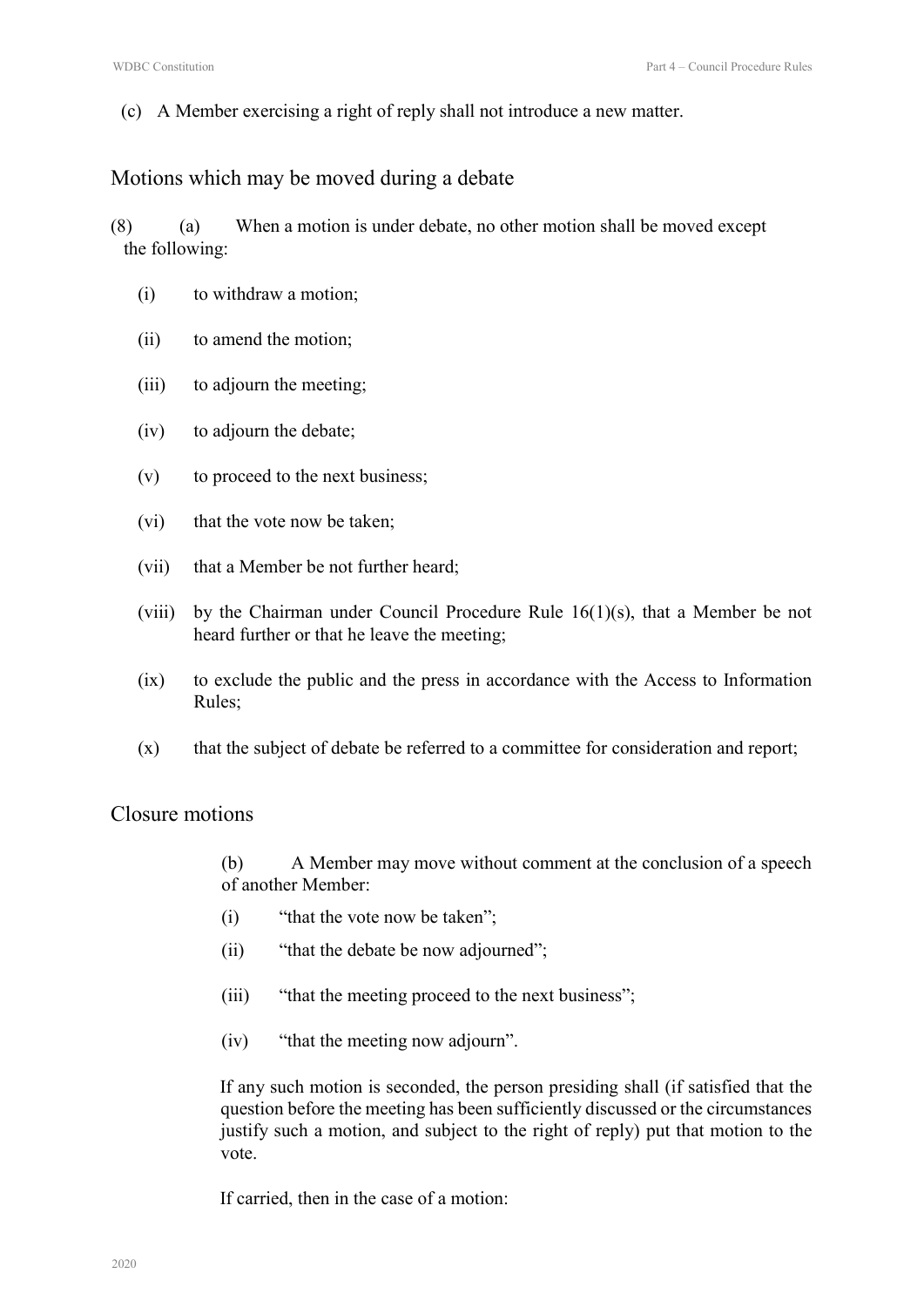- (i) "that the vote now be taken" the question before the meeting shall be put to the vote;
- (ii) "that the debate be now adjourned" the subject of debate shall not be further discussed at that meeting;
- (iii) "to proceed to next business" the subject of debate shall be deemed to be disposed of;
- (iv) "that the meeting now adjourn" the meeting shall stand adjourned as the case may be.

#### Speeches

- (9) If two or more Members wish to speak at the same time, the person presiding shall call on one to speak.
- (10) A Member shall direct his/her speech to the question under discussion or to a point of order, a point of information or in personal explanation.

Points of order, information, personal explanation and questions

#### Point of order

(11) A Member may speak on a point of order, at any time and shall be entitled to be heard immediately. A point of order shall relate only to an alleged breach of these Procedural rules or the law. The Member must indicate the rule or law and the way in which s/he considers that it has been broken.

#### Personal explanation

- (12) A personal explanation may be made at any time. A personal explanation shall be confined to some material part of an earlier speech by the Member which may appear to have been misunderstood in the current debate.
- (13) The ruling of the person presiding on a point of order or on the admissibility of a personal explanation shall not be open to discussion.

#### Relevant questions

- (14) A Member may ask a question relevant to the discussion and shall be heard immediately if:
	- (a) the Member speaking is prepared to yield to the Member asking the question; or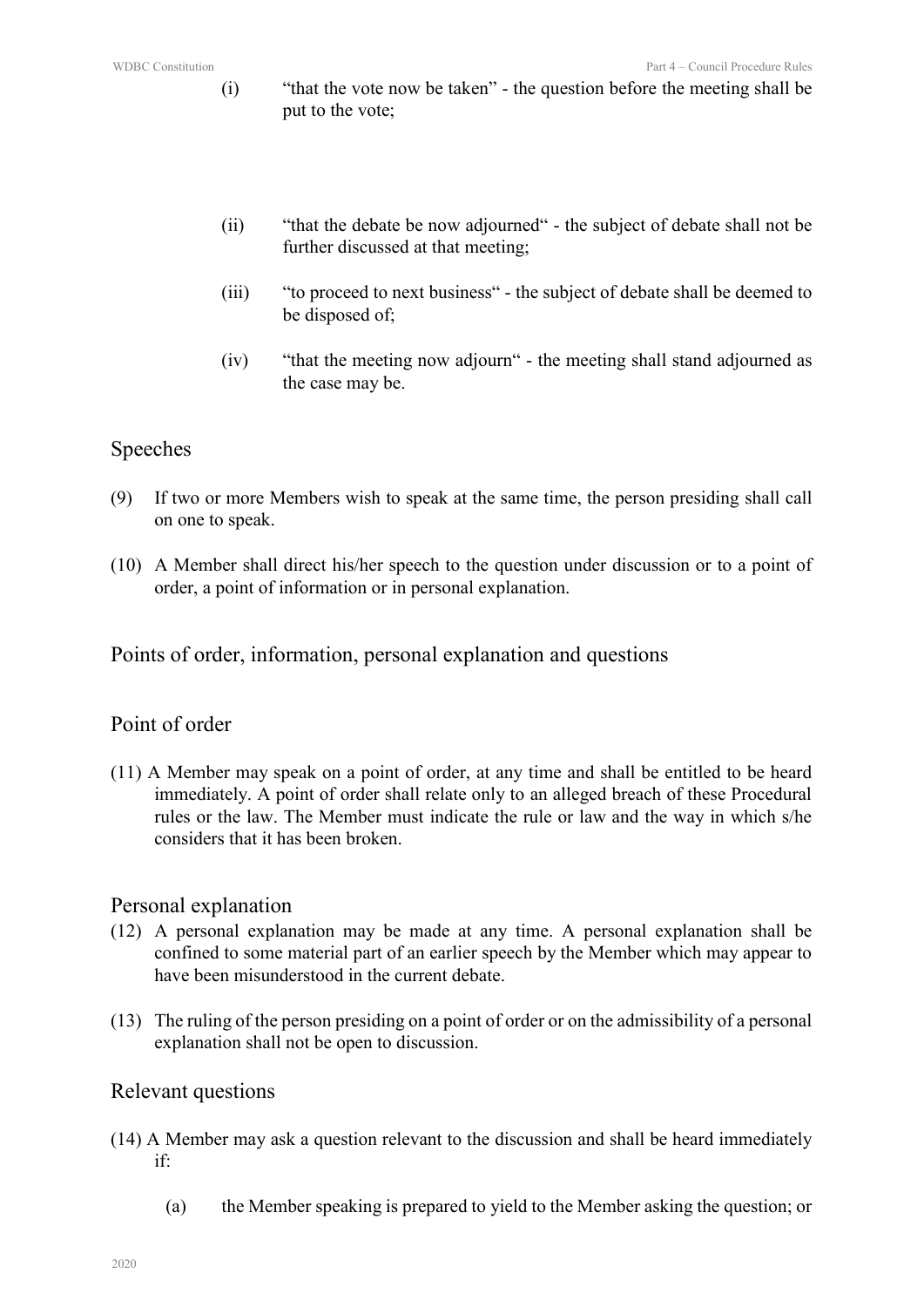(b) the person presiding directs that the question be asked and answered.

#### Point of information

- (15) A Member may offer a point of information relevant to the discussion and shall be heard immediately if:
- (a) the Member speaking is prepared to yield to the point of information; or
- (b) the person presiding directs that the point be heard.

#### Debate on committee resolutions

- (16) (a) Committees acting under delegated powers shall report their decisions to Council by way of resolutions. Such resolutions shall not be subject to debate at Council unless:
	- (i) a Member gives written notice to the Head of Paid Service by not later than 12 noon five clear days preceding the meeting of the Council to which the report is to be presented (or such notice to be given within three clear days of the decision concerned) of his intention to seek suspension of council procedure rules for this purpose, and
	- (ii) at the meeting the motion to suspend council procedure rule is carried by a majority of Members present at the meeting.
	- (b) This procedure shall not be available in respect of a resolution upon which the Council has already taken executive action at the time notice is given, and nothing in this procedure rule/standing order shall prejudice the rights of Members under procedure rules 17(11), (12), (13) and (15) (point of order, personal explanation and point of information).

(See also Council Procedure Rule 14 - (reference up of decisions)

# Council Procedure Rule 18

# Members' conduct and additional rules of debate at Council meetings

(1) A Member shall stand when speaking (unless it would be unreasonable to require a Member to do so) and shall address the meeting through the Mayor.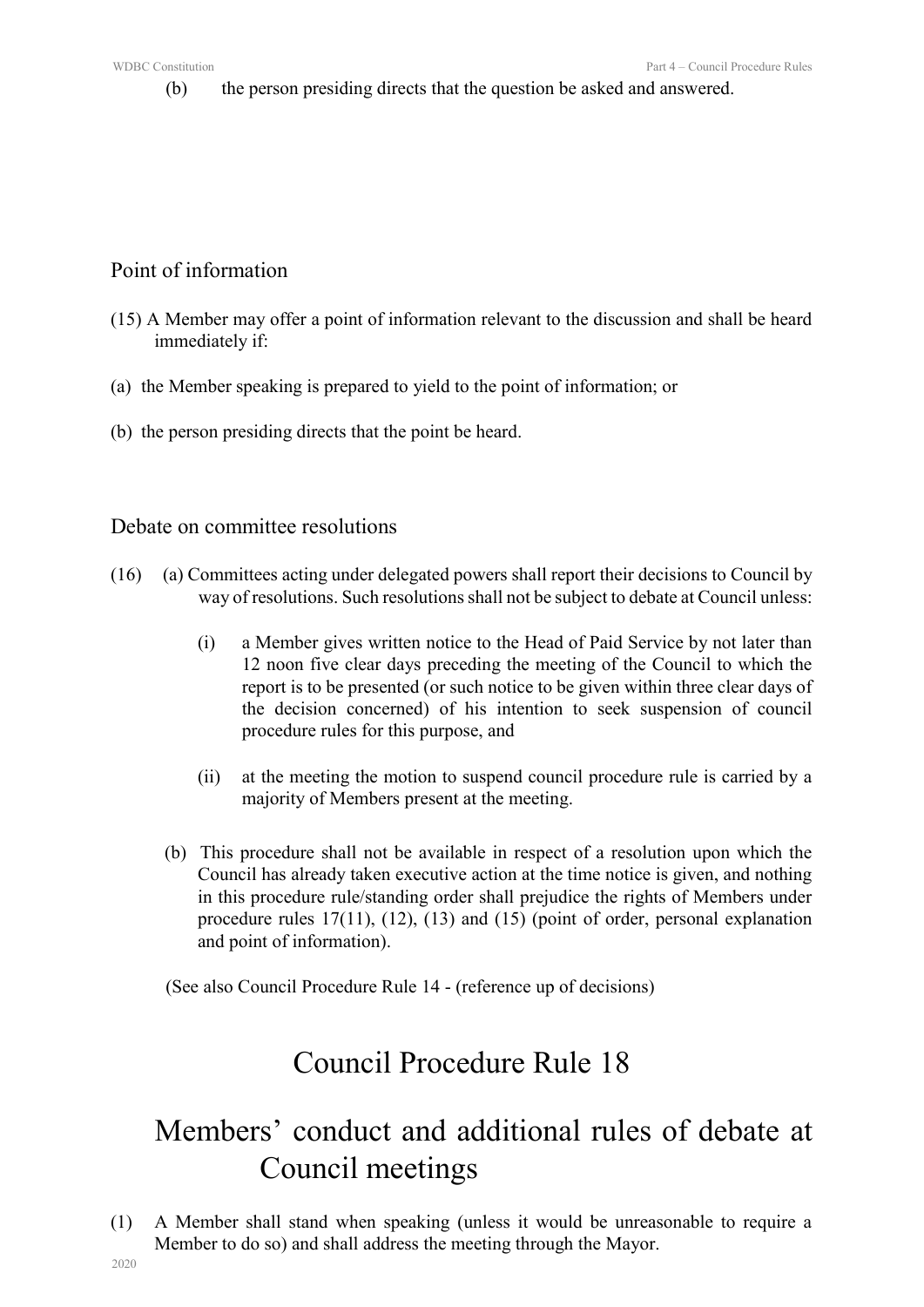- (2) If two or more Members rise, the Mayor shall decide the order in which they shall speak and the other(s) shall then sit.
- (3) Whilst a Member is speaking, the other Members shall remain seated, unless rising to a point of order, a point of information or in personal explanation.
- (4) Whenever the Mayor rises during a debate, a Member then standing shall resume his/her seat, and the Council shall be silent.
- (5) Except with the consent of the Council, signified without comment, the mover of a motion shall not speak for more than ten minutes and no other speaker shall speak for more than five minutes.
- (6) At the discretion of the Mayor the mover of an amendment may speak for ten minutes.

#### When a Member may speak again

- (7) A Member shall not speak more than once on any motion or amendment except:
	- (a) when seconding a motion to reserve his/her speech until a later period (Council Procedure Rule 17 (4));
	- (b) when exercising the right of reply (Council Procedure Rule 17 (7));
	- (c) on a point of order or information (Council Procedure Rules 17 (11) and  $(15)$ ;
	- (d) by way of personal explanation (Procedure Rule  $17(12)$  and (13));
	- (e) to move any of the resolutions mentioned in Council Procedure rule 16 (1) (motions moved without notice);
	- (f) to ask a question (Council Procedure Rule  $17(14)$ );
	- (g) to speak once on an amendment moved by another Member;
	- (h) to move a further amendment;
	- (i) If his/her first speech was on an amendment moved by another Member, to speak on the main issue (whether or not the amendment on which s/he spoke was carried).

### Council Procedure rule 19

### Voting at meetings of Council and Committees

#### Majority

(1) Unless this Constitution provides otherwise, any matter will be decided by a simple majority of those Members voting and seated in the room at the time the question was put.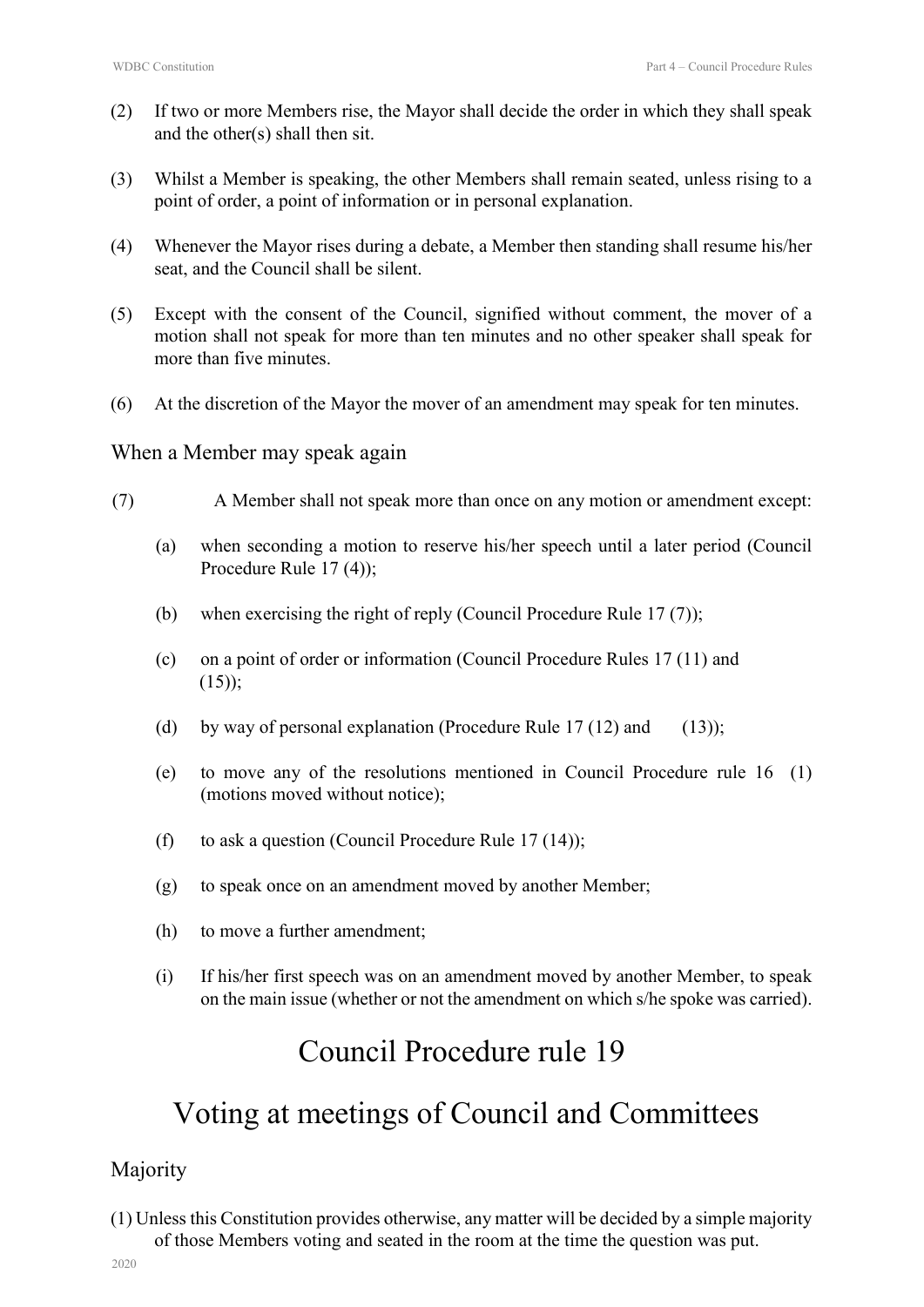#### Chairman's second or casting vote

(2) If there are equal numbers of votes for and against, the person presiding will have a second or casting vote.

#### Show of hands

(3) Unless a ballot or recorded vote is demanded under the Council Procedure Rules 19(4) and 19(5), the person presiding will take the vote by a show of hands. Except for recorded voting (see below) abstentions do not count and shall not be called for.

#### Ballots

(4) The vote will take place by ballot if a quorum of the meeting demands it. The person presiding will announce the numerical result of the ballot immediately the result is known.

#### Recorded Vote

- (5) If, before a vote is taken:
	- (a) a quorum of the meeting demand it, or
	- (b) there may be a legal implication on the advice of the Head of Paid Service, Monitoring Officer or their representative,

the names for and against the motion or amendment or those abstaining from voting will be taken down in writing and entered into the minutes. A demand for a recorded vote will override a demand for a ballot except when voting for appointment, when a demand for a ballot shall prevail. The process for taking Recorded Votes is as follows:

- Step 2 all Members receive a named Voting Paper;
- Step 3 all Members complete their Voting Paper;
- Step 4 all Voting Papers are collected;

Step 5 – all Votes are read to the meeting and collated; and Step 6 –

result of vote declared.

(c) Decisions relating to the Budget and Council Tax Levels will be taken by a recorded vote (SI 2014/165)

#### Right to require individual vote to be recorded

(6) Where any Member requests it immediately after the vote is taken, his/her vote will be recorded in the minutes to show whether s/he voted for or against the motion or abstained from voting.

#### Voting on appointments

(7) Where a vote is required on a motion to appoint or elect a Member of the Council to a position to be filled by the Council, and there are two or more Members nominated for

Step  $1 - a$  'Recorded Vote' is called for;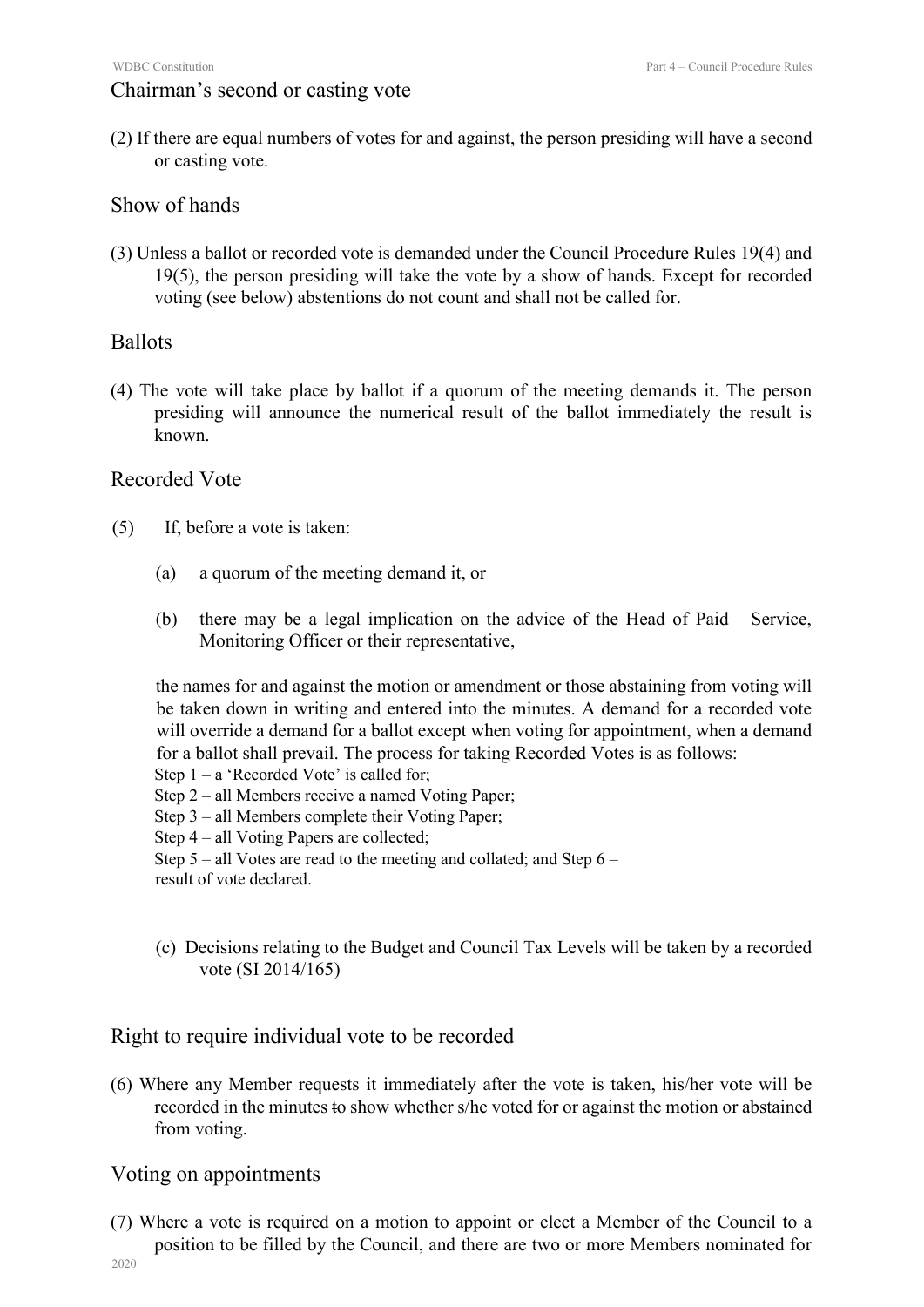that position, the names of all those nominated shall be put to the meeting in alphabetical order of surname. Those entitled to vote shall each vote for only one person. If there is not a majority of those voting in favour of one person, the name of the person having the least votes shall be struck off the list and a fresh vote shall be taken, and so on until a majority of votes is given in favour of one person.

#### Meaning of "quorum of the meeting"

"Quorum of the meeting" in this Rule means one quarter of the number of Members present at the meeting.

Relevant statutes: schedule 12 paragraphs 39, and 44 of the 1972 Act.

Local Authorities (Standing Orders) Regulations 1993 schedule 2 paragraph 1. Local Authorities (Standing Orders) (England) Regulations 2014

# Council Procedure Rule 20

# Minutes of Council and committees

- (1) Minutes of every meeting of the Council, or committee shall be submitted to, and signed at, that meeting or at the next ordinary meeting of the body concerned.
- (2) Where, in relation to any meeting of the Council, the next such meeting is an extraordinary meeting (called under paragraph 3 of schedule 12 of the 1972 Act) the next following meeting of the Council shall be treated as a suitable meeting for signing minutes.
- (3) The person presiding or any Member who attended shall propose that the minutes of the previous meeting of the Council, or committee be approved and signed by the person presiding as a correct record.
- (4) No discussion shall take place upon the minutes except upon their accuracy.
- (5) When any question of accuracy has been resolved, the person presiding shall sign the minutes (amended if necessary) as a correct record.

Form of Minutes

- (6) Council minutes will contain all motions and amendments in the exact form and order the person presiding put them.
- (7) The minutes of proceedings when the meeting was not open to the public, or which disclose exempt or confidential information, may not be made available to the public but a summary of the proceedings will be made available where the minutes open to inspection do not provide a reasonably fair and coherent record - See the Access to Information Rules.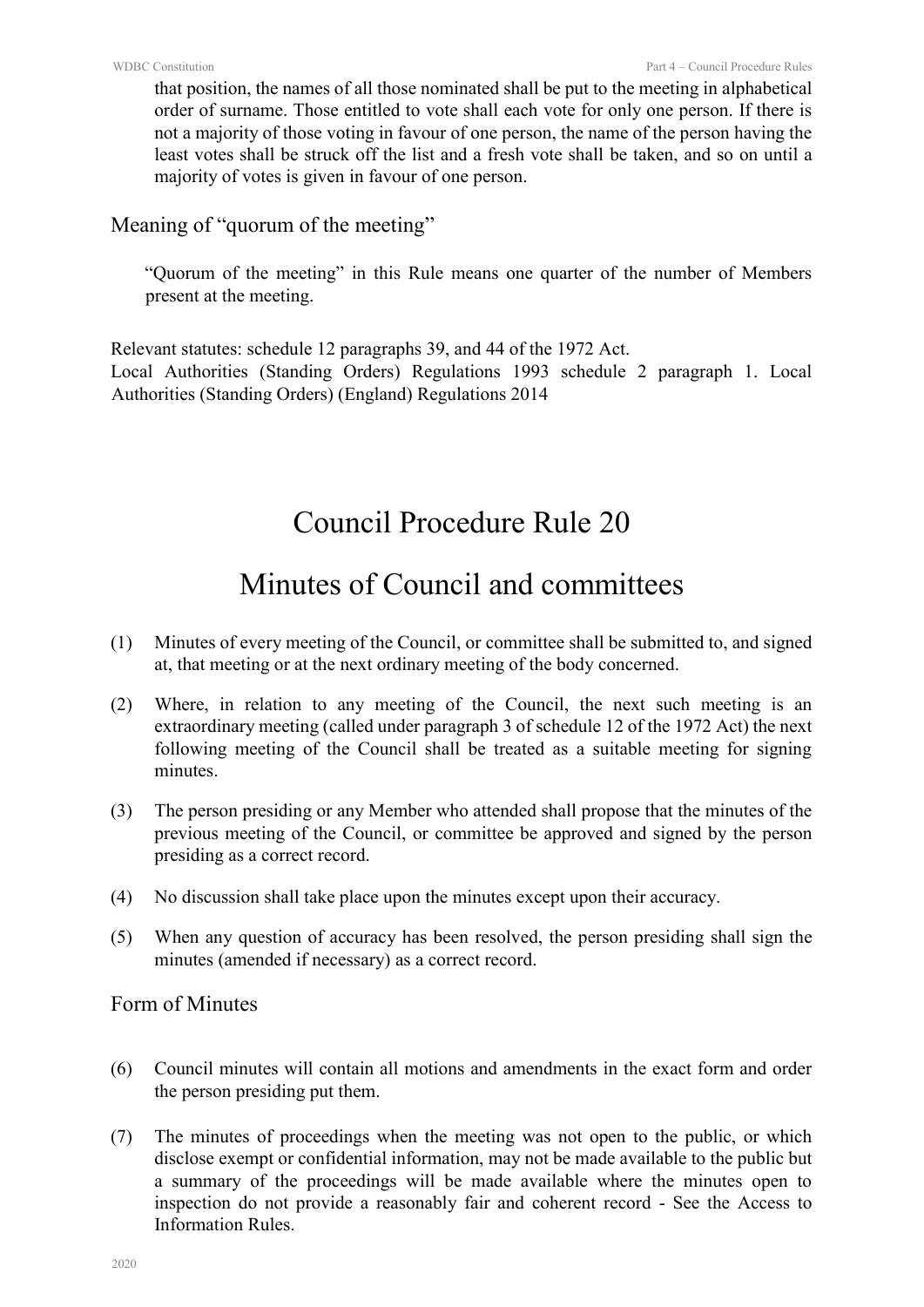Relevant statute: schedule 12, paragraphs  $41(1)$ ,  $41(4)$  and  $44$  of the 1972 Act.

### Council Procedure Rule 21

# Public deputations, petitions, questions at Council meetings

#### 1. Deputations

- (1) Deputations may be received at Council meetings provided that:
	- (a) notice is received in writing by the Head of Paid Service eight clear days before the meeting giving the subject to be raised;
	- (b) the subject is not related to a specific planning, licensing or other application under consideration by the Council;
	- (c) the subject does not raise an issue of conduct by Members or officers. (Matters relating to the conduct of officers should be referred to the Head of Paid Service and those relating to conduct of Members should be referred to the Standards Committee and in accordance with the Code of Conduct (see part 5 of the Constitution));
	- (d) the subject does not raise an issue in the nature of a complaint. (Complaints should be referred to the Council's Complaints Procedure in the first instance. In a case where the complaint involves the Head of Paid Service the matter should be referred to the Monitoring Officer in the first instance);
	- (e) the subject does not relate to the appointment, promotion, dismissal, remuneration, conditions of service or conduct of officers;
	- (f) the subject relates to a power or duty exercised by the Council or seeks the support of the Council in influencing other public bodies.
- (2) The number of the deputation shall not exceed five, of whom only one shall speak for no longer than five minutes.
- (3) There shall be no discussion on any matter raised by the deputation, but any Member may move without notice a motion for the manner in which the Council should dispose of the item.

#### 2. Petitions

- (1) A petition may be made to the Council provided that the petition includes:
	- A clear and concise statement on the subject of the petition
	- The statement should include the action that the petitioners wish the Council to take.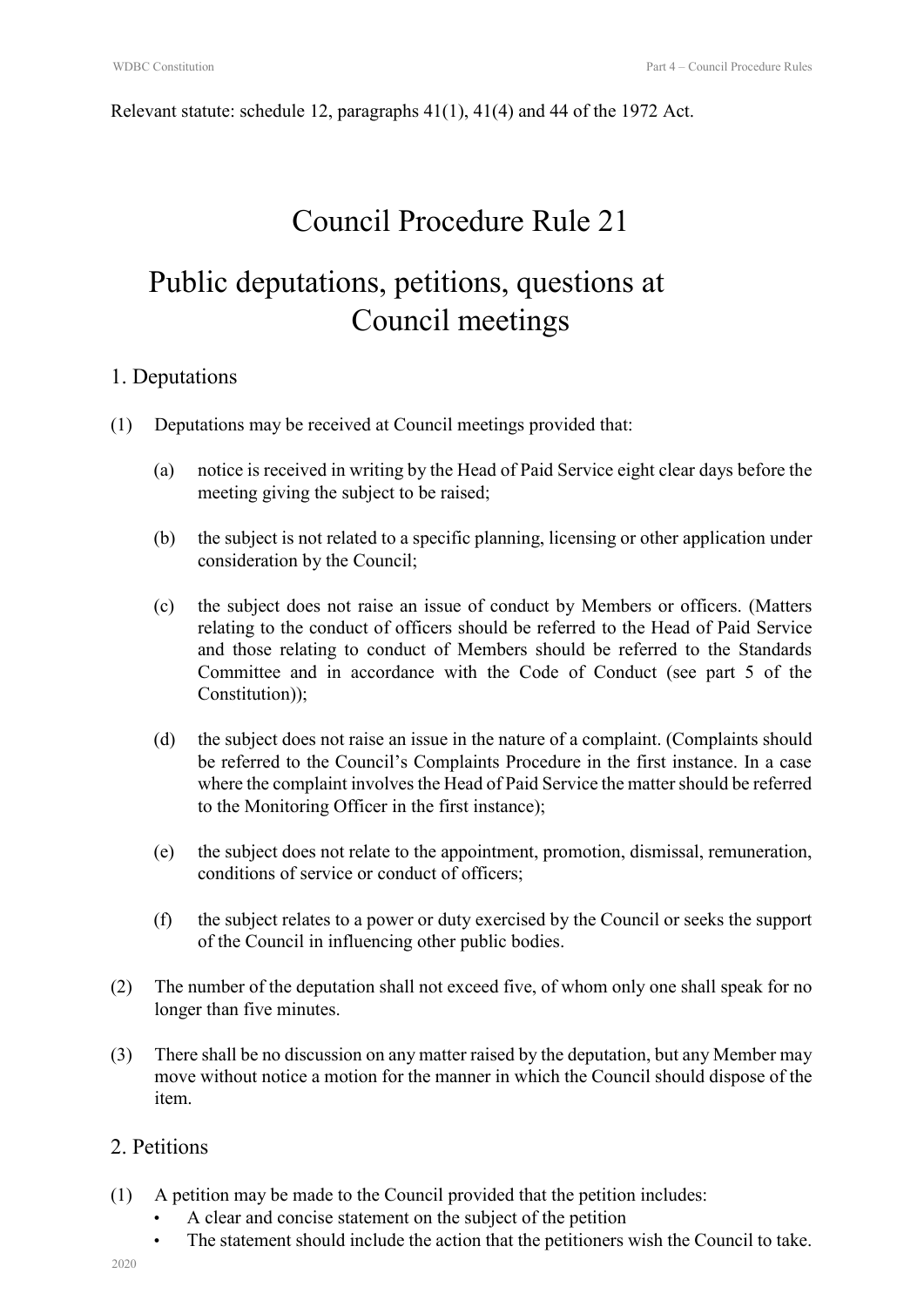- Name, address and signature of any person supporting the petition (who must be persons living, working or studying in the Borough of West Devon)
- Contact details and address of the petition organiser
- A clear statement as to whether the petition organiser wishes to present the petition to a Council meeting and/or whether the petition organiser requests a Councillor to present the petition
- (2) The Council will refuse to accept a petition where the petition:
	- Relates to: o A planning or licensing application
		- o A statutory petition (for example, requesting a referendum) o A matter where there is an existing right of appeal
	- Is considered vexatious, abusive, or otherwise inappropriate (as determined by the Monitoring Officer)
	- Is substantially the same as a petition submitted in the previous 12 months
- (3) The Council may respond to the petition in one of more of the following ways:
	- Taking the action requested in the petition
	- Considering the petition at a Council meeting
	- Undertaking research into the matter
	- Holding a public meeting
	- Holding a consultation
	- Holding a meeting with the petitioners
	- Refer the matter for consideration by the Overview & Scrutiny Committee
	- Not taking any action
	- The Head of Paid Service has a discretion to deal with petitions differently in the period immediately before an election or referendum (the 'purdah' period)

Further guidance on Petitions is set out on the Council's website.

#### 3. Questions

- (1) Questions may be asked at a meeting of the Council by any person (including Members) provided that:
	- (a) unless the question is asked by a Member, the name of the questioner appears in the current register of electors for West Devon
	- (b) the question is in writing, and delivered eight clear days before the meeting to the Head of Paid Service, who shall note the date and time of receipt (but note that there is no requirement to answer questions in sequence);
	- (c) the subject does not raise an issue of conduct by Members or officers. (Matters relating to the conduct of officers should be referred to the Head of Paid Service and those relating to conduct of Members should be referred to the Standards Committee in accordance with the Code of Conduct (see part 5 of the Constitution));
	- (d) the subject does not raise an issue in the nature of a complaint. (Complaints should be referred to the Council's Complaints Procedure in the first instance. In a case where the complaint involves the Head of Paid Service the matter should be referred to the Monitoring Officer in the first instance);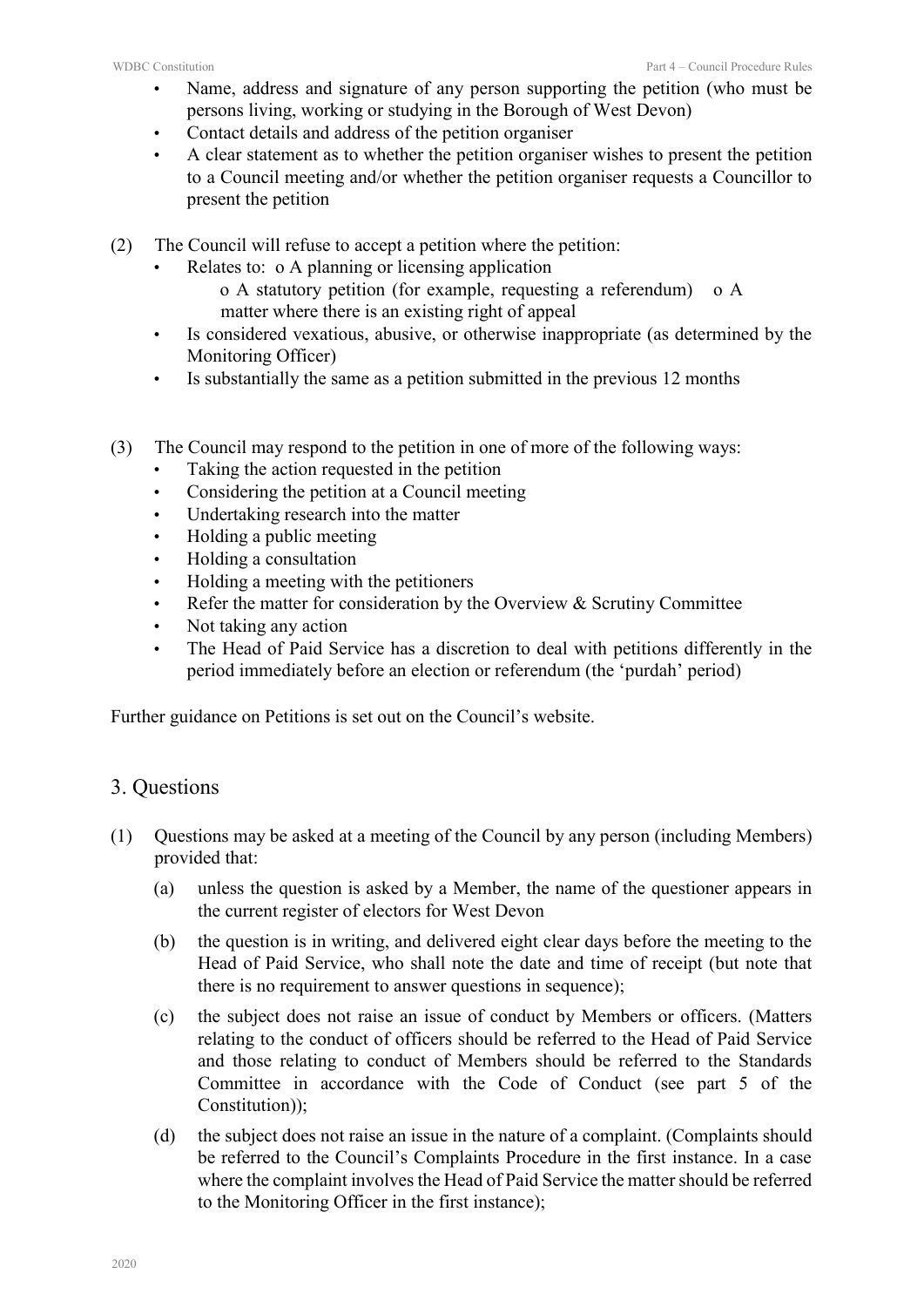- (e) the subject does not relate to the appointment, promotion, dismissal, remuneration, conditions of service or conduct of officers;
- (f) the subject relates to a power or duty exercised by the Council or seeks the support of the Council in influencing other public bodies.
- (2) Questions shall be directed to a Member nominated by the Head of Paid Service in consultation with the Mayor, who may answer in writing at the meeting, or undertake to do so within seven days, or decline to offer an answer, giving reasons.
- (3) There shall be no discussion on any question or answer but, at the discretion of the Mayor, a supplementary question may be asked by the person submitting the question. Any Member may move that a matter raised by a question be referred to the appropriate committee. Once seconded, such a motion will be voted on without discussion.
- (4) After 15 minutes from the start of the first question, no further questions shall be received at that meeting from members of the public unless the person presiding decides otherwise.
- (5) Members of the Council may, in addition, ask the Chairman of a Committee questions without notice of a report to the Council provided the question is relevant to the report and is put before the Council's consideration of it is concluded.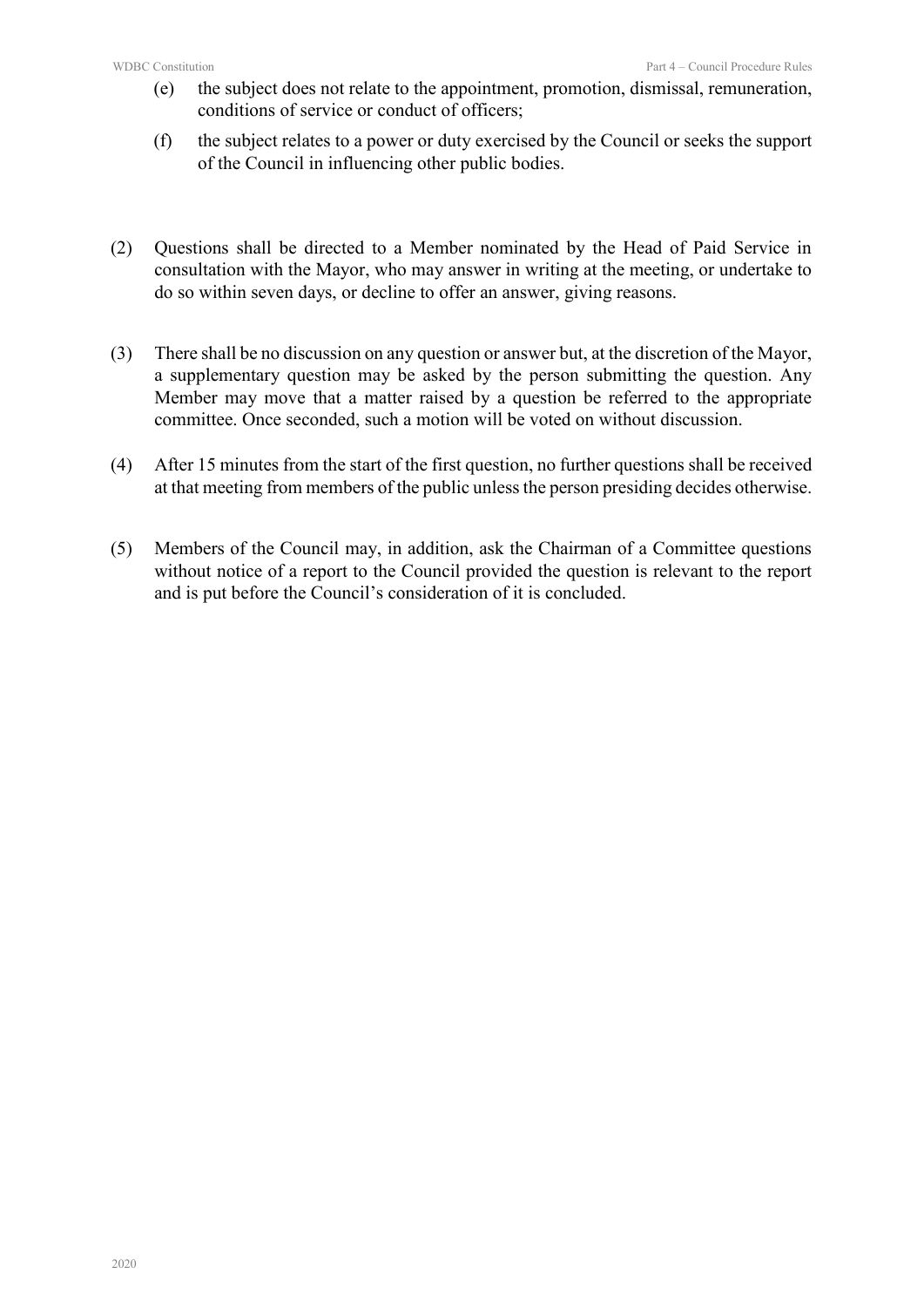# Prevention of disorderly conduct at Council and committee meetings

#### Misconduct by a Member

- (1) If the person presiding is of the opinion that a Member:  $\Box$ persistently disregards the ruling of the chair,
	- is behaving irregularly, improperly or offensively, or
	- is wilfully obstructing the business of the Council,

the person presiding may notify the meeting of that opinion, and may take any of the following courses, either separately or in sequence:

- (a) move that the Member named be not further heard for the duration of that item. This motion shall not require to be seconded, and shall be put and decided without comment and if it is carried, the Member named shall not speak further for the duration of that item;
- (b) move that the Member named shall leave the meeting; this motion shall not require to be seconded, and shall be put and decided without comment; if it is carried, the Member named shall leave the meeting immediately. The Member may be readmitted to the meeting at the discretion of the person presiding;
- (c) adjourn the meeting for as long as s/he thinks necessary.

#### Misconduct by a member of the public

(2) If a member of the public interrupts proceedings at any meeting, the person presiding shall warn him/her. If s/he continues to interrupt, the person presiding shall order him/her to leave the room where the meeting is being held. If s/he does not leave, the person presiding shall order him/her to be removed. If a member of the public persistently creates a disturbance the person presiding may adjourn the meeting for as long as s/he thinks necessary.

#### Additional powers of the person presiding

(3) In the event of general disturbance in any part of the room where any meeting is being held which is open to the public, the person presiding shall order that part to be cleared and may adjourn the meeting for as long as s/he thinks necessary.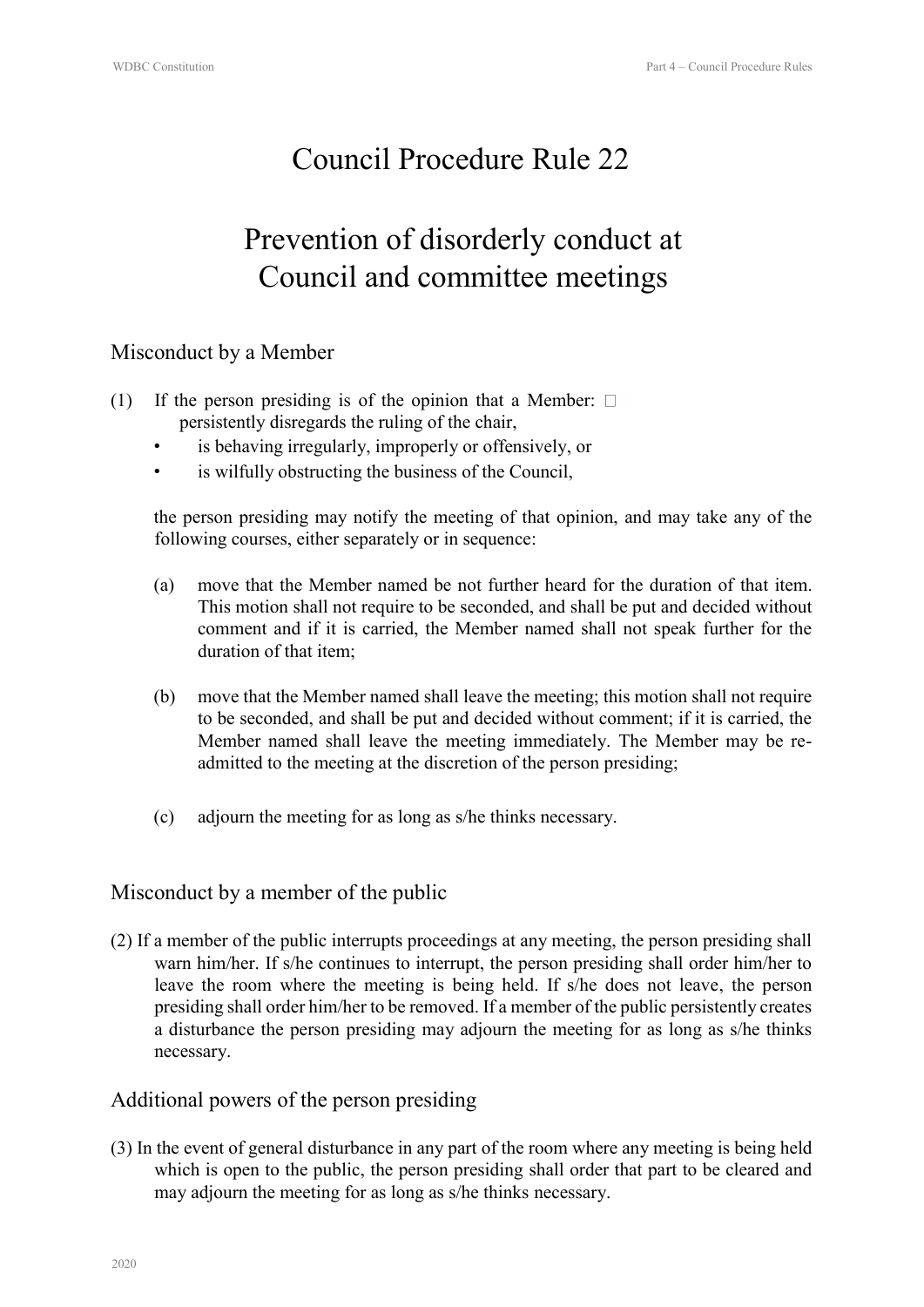# Prevention of business of objectionable nature at Council and committee meetings

If, at any meeting, the person presiding shall be of the opinion that any motion, amendment or business proposed to be moved or transacted is of an objectionable nature, s/he may move a motion (which shall require no seconder) without discussion that the motion, amendment or business in question be not entertained nor further permitted. If such motion is carried, such matter shall be considered as disposed of for that meeting.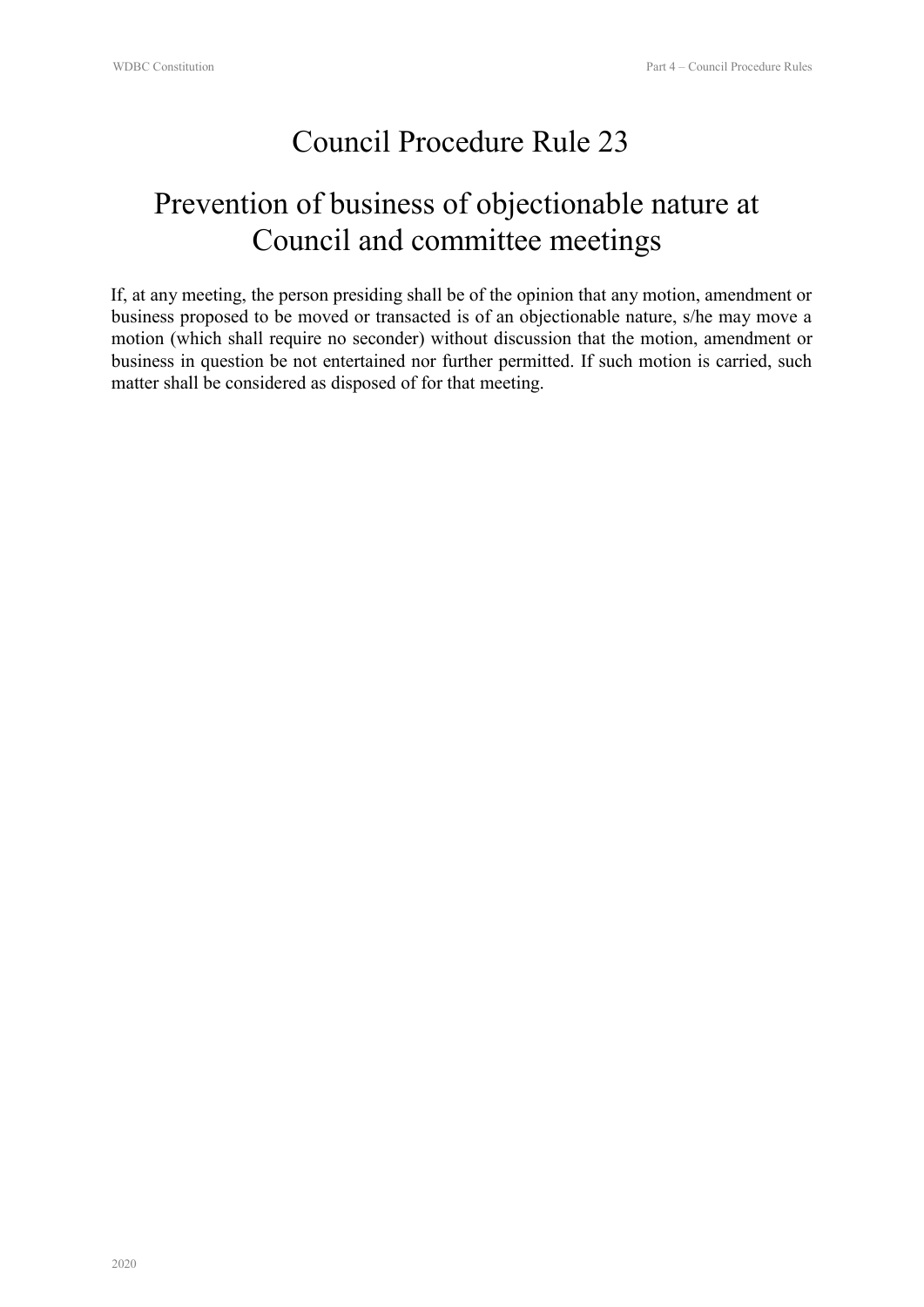# Use of televised and sound recordings at Council and committee meetings

- (1) The press and public are welcome to attend public meetings of the Council and its bodies. The press and public may take photographs, film, and audio record the proceedings and use social media to report on the meeting. This is subject to the activity not disrupting the business of the meeting. Whilst no prior permission is required to carry out this activity, it is advisable that any person wishing to record a public meeting to let officers know so that all the necessary arrangements can be made for the public meeting.
- (2) In the event that the meeting considers confidential or exempt business, all members of the public and press must leave the room with their equipment as requested for the consideration of such business.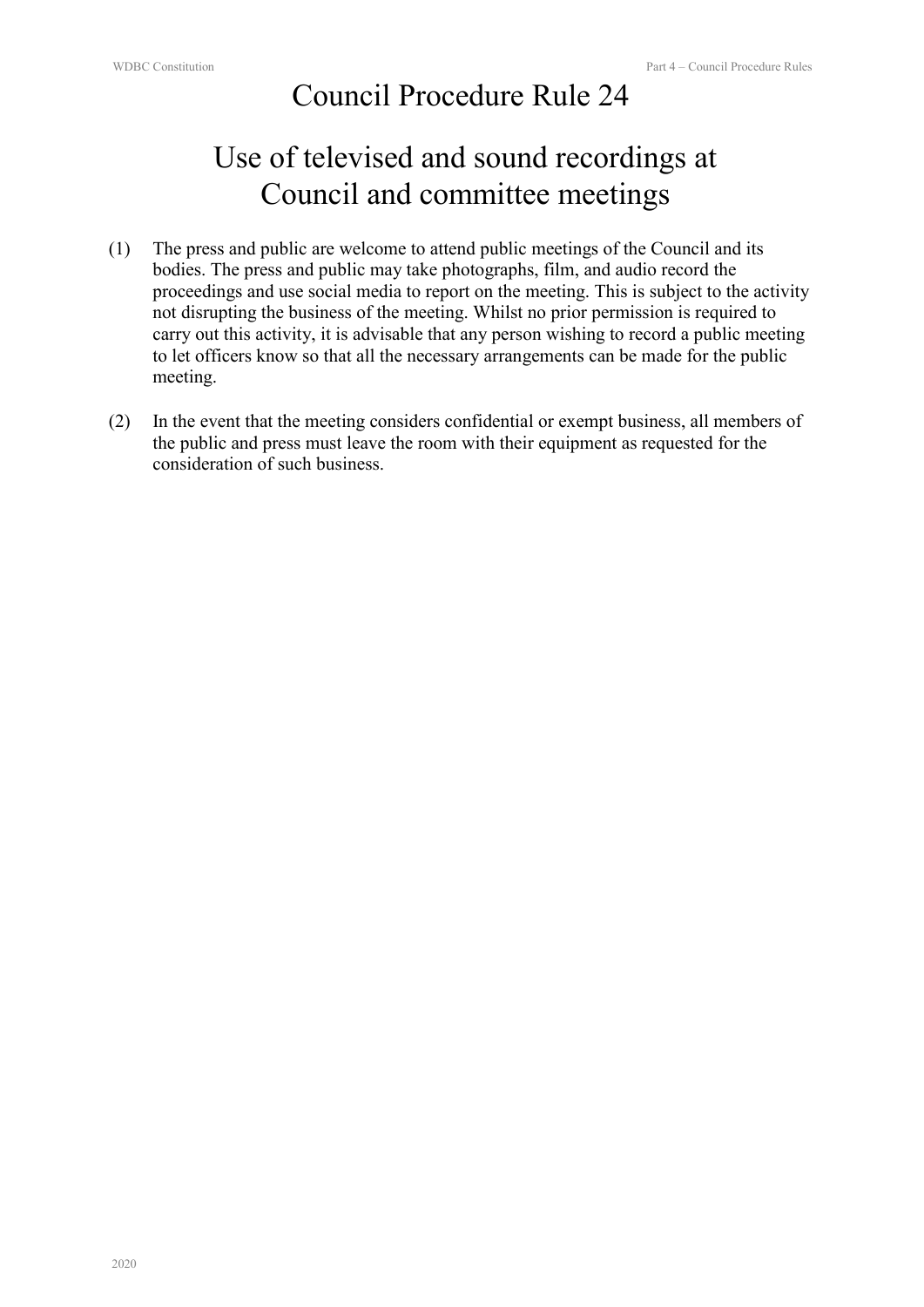### Assistance for political groups

- (1) This Council Procedure Rule shall apply when the Council resolves to exercise its powers under section 9 of the 1989 Act to make appointments to posts, the duties of which are to provide assistance to members of a political group in the discharge of any of their functions as Members of the Council.
- (2) No such appointment shall be made until the Council has allocated such a post to each political group which qualifies for such a post under that section.
- (3) No such appointment shall be made in respect of any political group which does not qualify for such a post under that section.
- (4) Not more than one such post shall be allocated to any political group.
- (5) Unless the political group to which the post is allocated indicates that they are content that the terms and conditions of any such post shall be less favourable than they would otherwise be, the terms and conditions of appointment to all such posts (including the terms required to be included by sub-sections (3) and (4) of section 9 and the hours to be worked and the scale of remuneration to be paid) shall be the same for all such posts.
- (6) Whenever any such post has been established and is vacant, the Head of Paid Service shall, in accordance with the wishes of the political group to which it is allocated:
	- (a) place one or more advertisements giving details of the post in such newspapers or periodicals as shall be designated by that group, provided that not more than three advertisements shall be placed without the consent of the Council;
	- (b) make arrangements for meetings of such members of that group as that group may decide for the purpose of choosing a shortlist from and interviewing the candidates; and
	- (c) appoint such person as that group shall indicate on the terms and conditions approved by the Council.

### Council Procedure Rule 26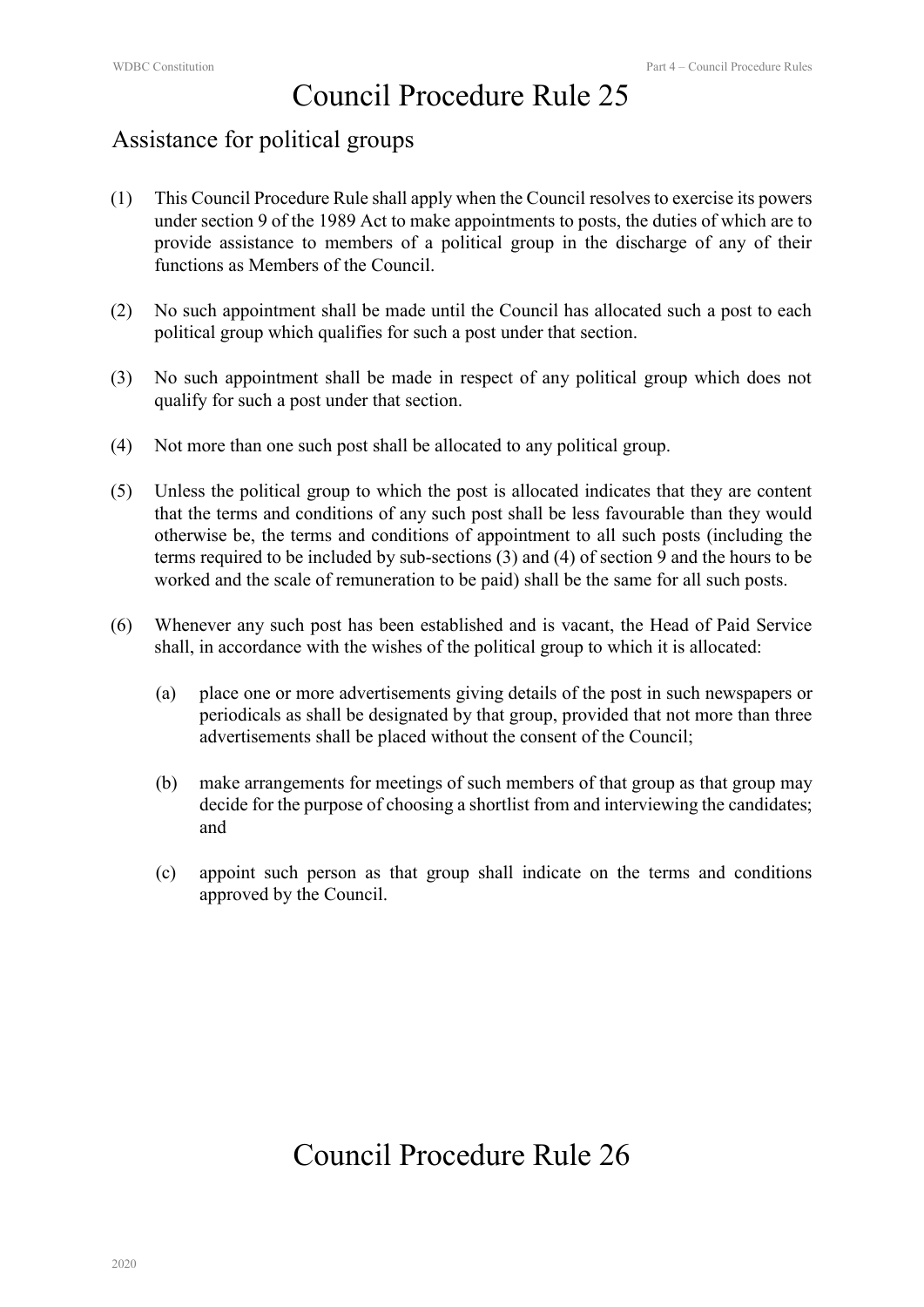# Seal of the Council

- (1) The common seal of the Council shall be kept in a safe place in the custody of the Monitoring Officer with the power to delegate to the relevant officer.
- (2) The Common Seal of the Council shall be affixed to a document only on the authority of:
	- (a) a resolution of the Council;
	- (b) a resolution of a committee which the Council has empowered to authorise the use of the seal;
	- (c) a decision by the Council or by a duly authorised committee, or officer, to do anything where a document under the seal is necessary to complete the action.
- (3) An entry of every document sealed shall be made and numbered consecutively in a record kept for the purpose.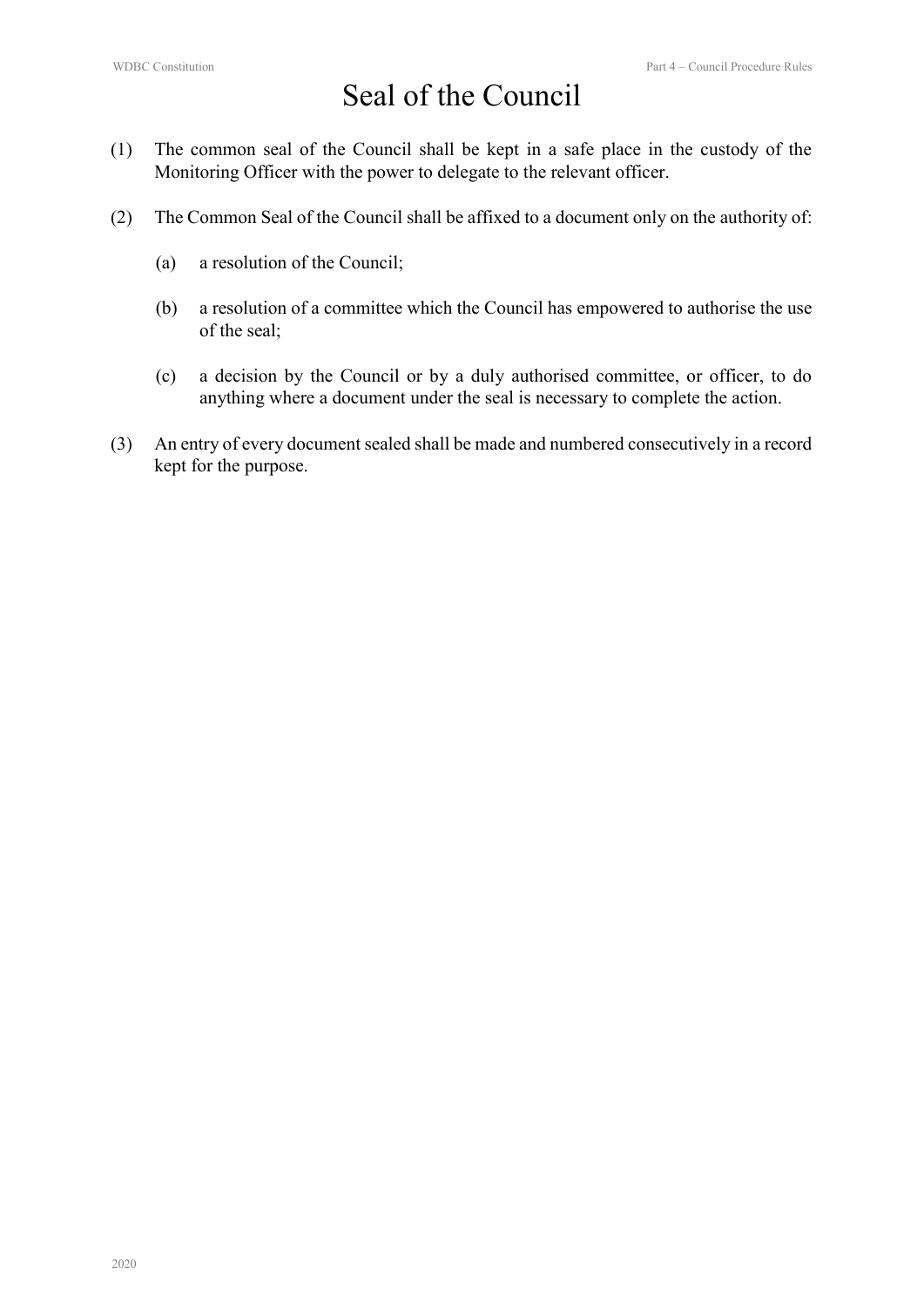# Attestation of documents

- (1) Any official document of the Council that requires attestation shall be signed by:
	- (a) any person who may be authorised by the Council for the purpose (see Article 10);
	- (b) any senior officer of the Council concerned with the matter to which the document relates; (article 10 / Delegation Scheme) or
	- (c) any officer authorised in writing by such senior officer (article 10 / Delegation Scheme).
- (2) The proper officer for the purpose of Section 234 of the 1972 Act (Authentication of Documents) shall be the Head of Paid Service unless specifically delegated to another officer (see Article 10 and Delegation Scheme).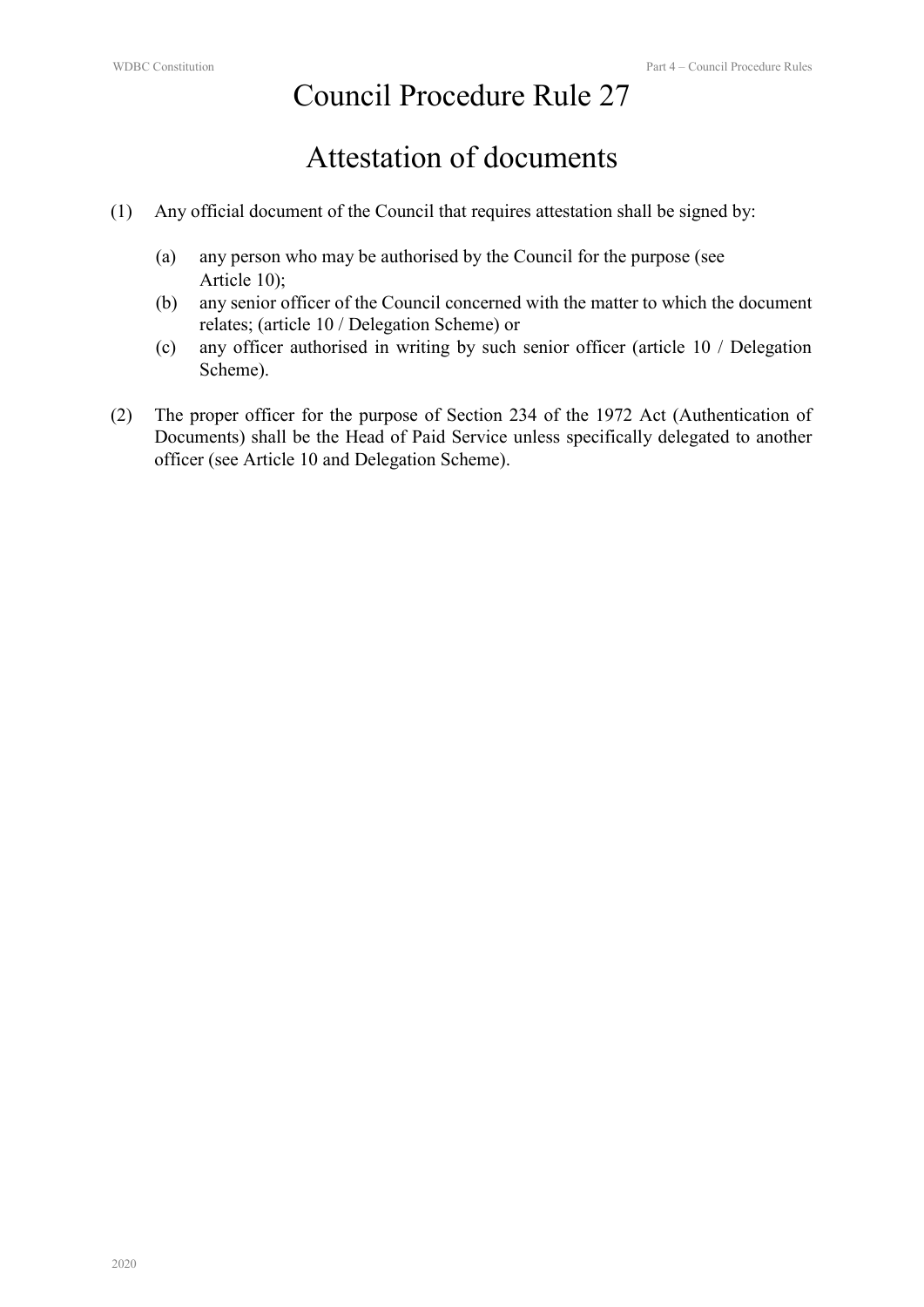# Papers and advice

- (1) A copy of every paper which is circulated to Members for consideration at meeting of a committee shall be sent to the Senior Officers of the Council who are concerned in the work of that committee which for avoidance of doubt, includes email).
- (2) Any question as to which Senior Officers are concerned with the work of any committee shall be determined by the Head of Paid Service.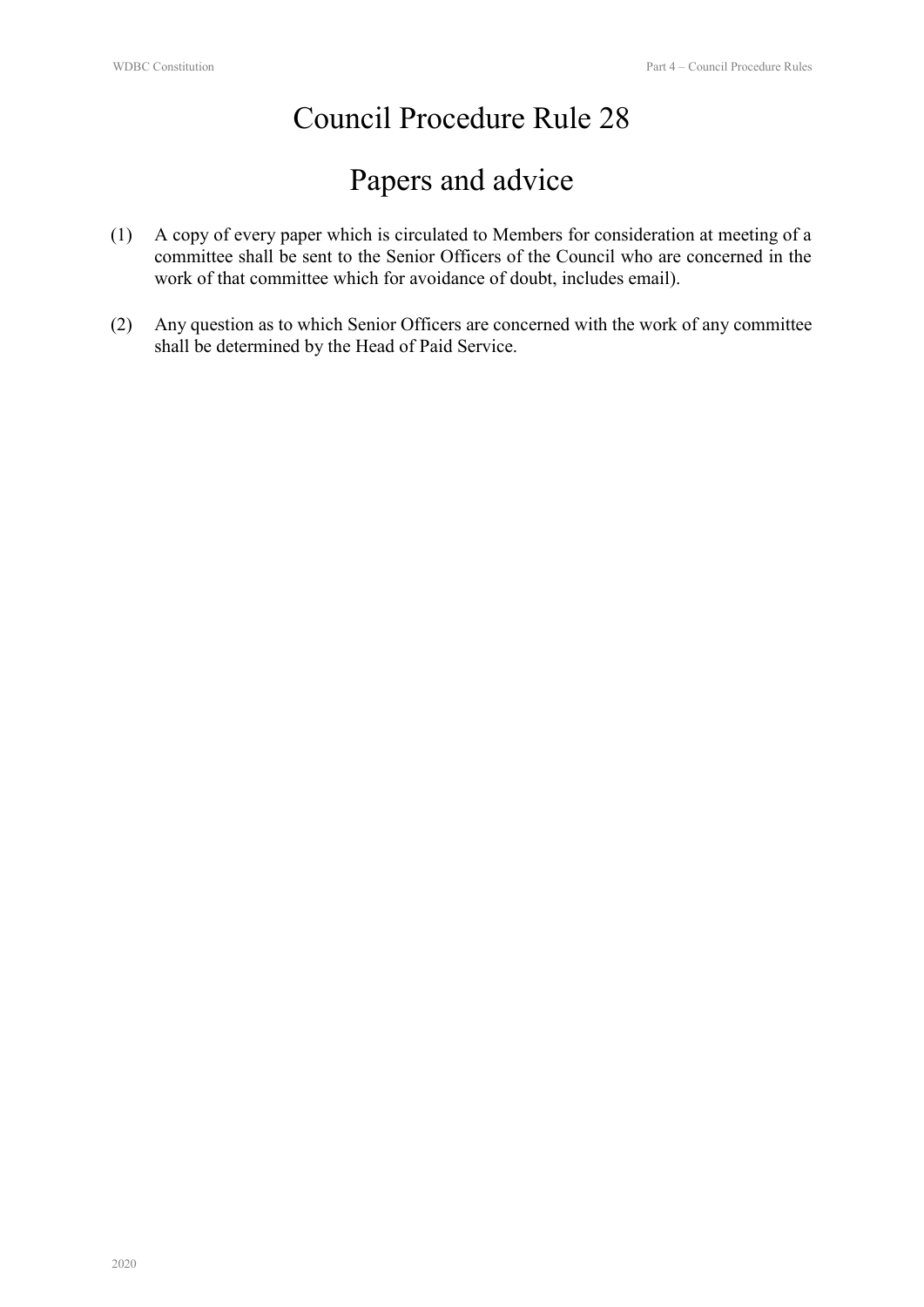#### Call-in of decisions

- (1) A decision of a committee may, in exceptional circumstances, be called in for scrutiny by the Overview & Scrutiny Committee as set out in the Overview & Scrutiny Procedure Rules.
- (2) Where a decision has been called in by the Overview & Scrutiny Committee, the rules set out in the Overview & Scrutiny Procedure Rules shall apply.